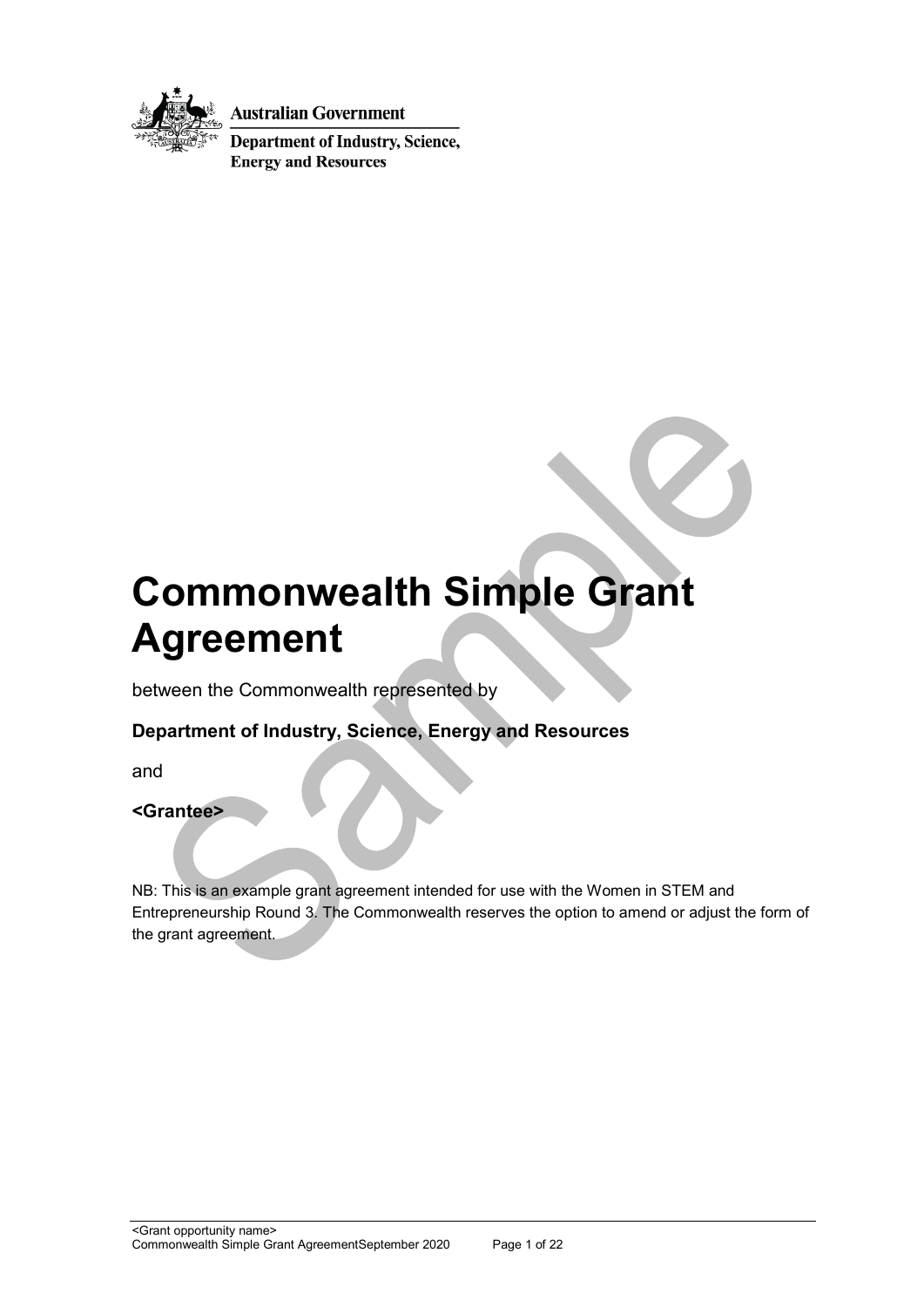| А. |  |
|----|--|
| В. |  |
| C. |  |
| D. |  |
| Ε. |  |
| F. |  |
| G. |  |
|    |  |
|    |  |
|    |  |
|    |  |
|    |  |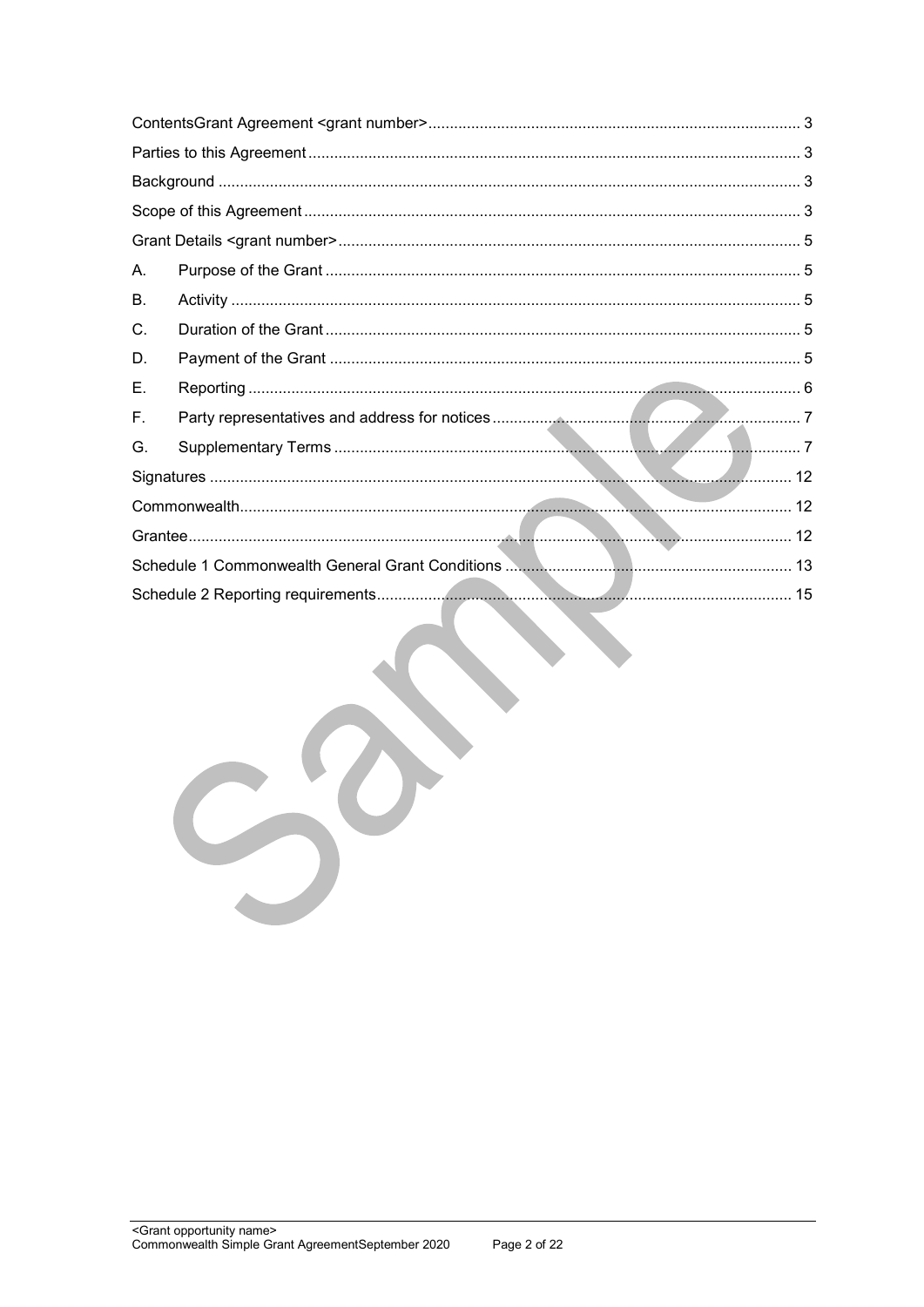## <span id="page-2-0"></span>**Grant Agreement <grant number>**

Once completed, this document, together with the Grant Details and the Commonwealth General Grant Conditions (Schedule 1), forms an Agreement between the Commonwealth and the Grantee.

## <span id="page-2-1"></span>Parties to this Agreement

## The Grantee

| Full legal name of Grantee                                                                  | <entity name=""></entity>                           |
|---------------------------------------------------------------------------------------------|-----------------------------------------------------|
| Legal entity type (e.g. individual, incorporated<br>association, company, partnership, etc) | <abr entity="" type=""></abr>                       |
| Trading or business name                                                                    | <trading name=""></trading>                         |
| Any relevant licence, registration or provider<br>number                                    | Not applicable                                      |
| Australian Business Number (ABN) or other<br>entity identifiers                             | <abn></abn>                                         |
| Australian Company Number (ACN)                                                             | <acn></acn>                                         |
| Registered for Goods and Services Tax (GST)?                                                | <gst +="" if="" statement="" status=""></gst>       |
| Date from which GST registration was effective?                                             | <gst date="" registered=""></gst>                   |
| Registered office address                                                                   | <abr address="" registered=""></abr>                |
|                                                                                             | <city> <state> <postcode></postcode></state></city> |
| Relevant business place                                                                     | <business address="" street=""></business>          |
|                                                                                             | <city> <state> <postcode></postcode></state></city> |

### The Commonwealth

The Commonwealth of Australia represented by the Department of Industry, Science, Energy and Resources of 10 Binara Street CANBERRA ACT 2600 ABN 74 599 608 295

## <span id="page-2-2"></span>**Background**

The Commonwealth has agreed to enter this Agreement under which the Commonwealth will provide the Grantee with a Grant for the purpose of assisting the Grantee to undertake the associated Activity.

The Grantee agrees to use the Grant and undertake the Activity in accordance with this Agreement and the relevant Grant Details.

## <span id="page-2-3"></span>Scope of this Agreement

This Agreement comprises:

(a) this document;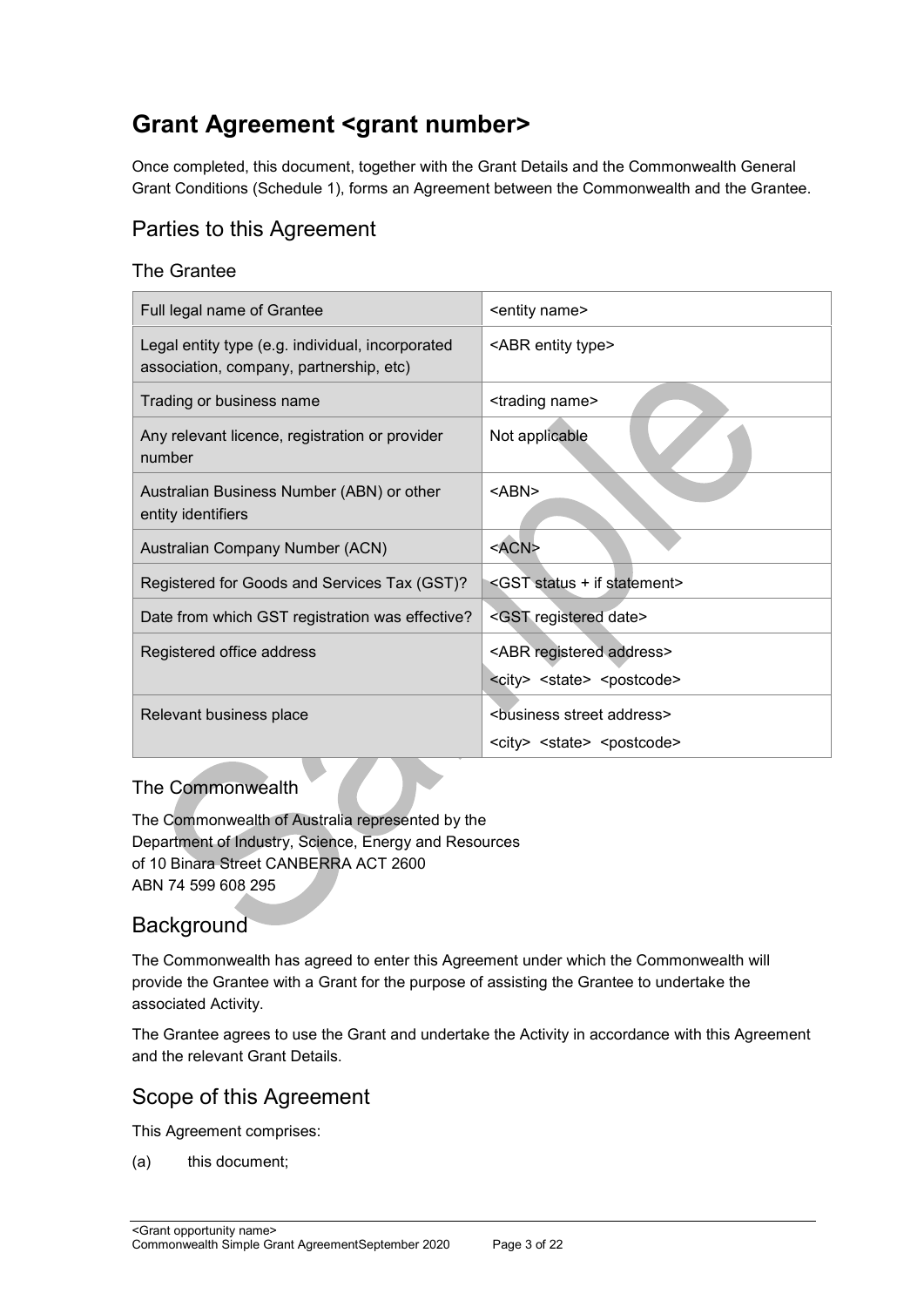- (b) the Supplementary Terms (if any);
- (c) the Commonwealth General Grant Conditions (Schedule 1);
- (d) the Grant Details;
- (e) any other document referenced or incorporated in the Grant Details.

If there is any ambiguity or inconsistency between the documents comprising this Agreement in relation to a Grant, the document appearing higher in the list will have precedence to the extent of the ambiguity or inconsistency.

This Agreement represents the Parties' entire agreement in relation to the Grant provided under it and the relevant Activity and supersedes all prior representations, communications, agreements, statements and understandings, whether oral or in writing.

Certain information contained in or provided under this Agreement may be used for public reporting purposes.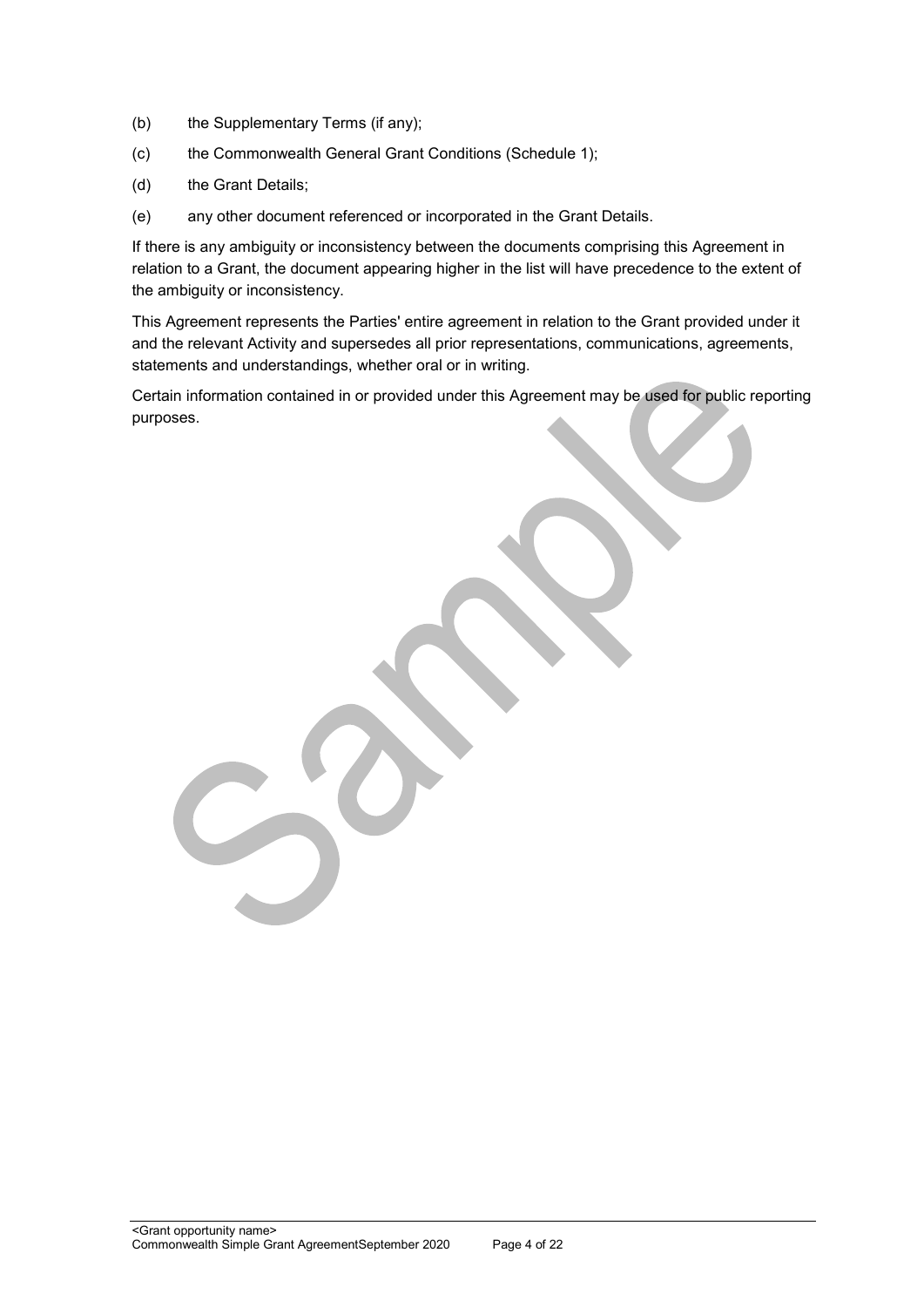## <span id="page-4-0"></span>**Grant Details <grant number>**

## <span id="page-4-1"></span>A. Purpose of the Grant

The Grant is being provided as part of the <grant opportunity name>.

<Grant opportunity objectives>

<Grant opportunity outcomes>

## <span id="page-4-2"></span>B. Activity

The Activity is made up of the Grantee's project and all eligible project activities as specified in these Grant Details.

Project title

<project title>

### Project scope and description

<detailed project description>

#### Project outcomes

<project outcomes>

In undertaking the Activity, the Grantee must comply with the requirements of the grant opportunity guidelines (as in force at the time of application).

The Grantee must notify the Commonwealth about events relating to the project and provide an opportunity for the Minister or their representative to attend.

## <span id="page-4-3"></span>C. Duration of the Grant

The Activity starts on <project start date> and ends on <project end date>, which is the Activity **Completion Date**.

The Agreement ends on <agreement end date> which is the **Agreement End Date**.

### Activity Schedule

In undertaking the Activity, the Grantee will meet the following milestones by the due dates.

| Milestone<br>number | Milestone name and description                                             | Due date                |
|---------------------|----------------------------------------------------------------------------|-------------------------|
| $<$ No $>$          | <milestone name=""><br/><milestone description=""></milestone></milestone> | <dd mm="" yyyy=""></dd> |

## <span id="page-4-4"></span>D. Payment of the Grant

The total amount of the Grant is <grant amount> (plus GST if applicable).

The Grant will be provided at up to <grant percentage> per cent of eligible expenditure as defined in the grant opportunity guidelines.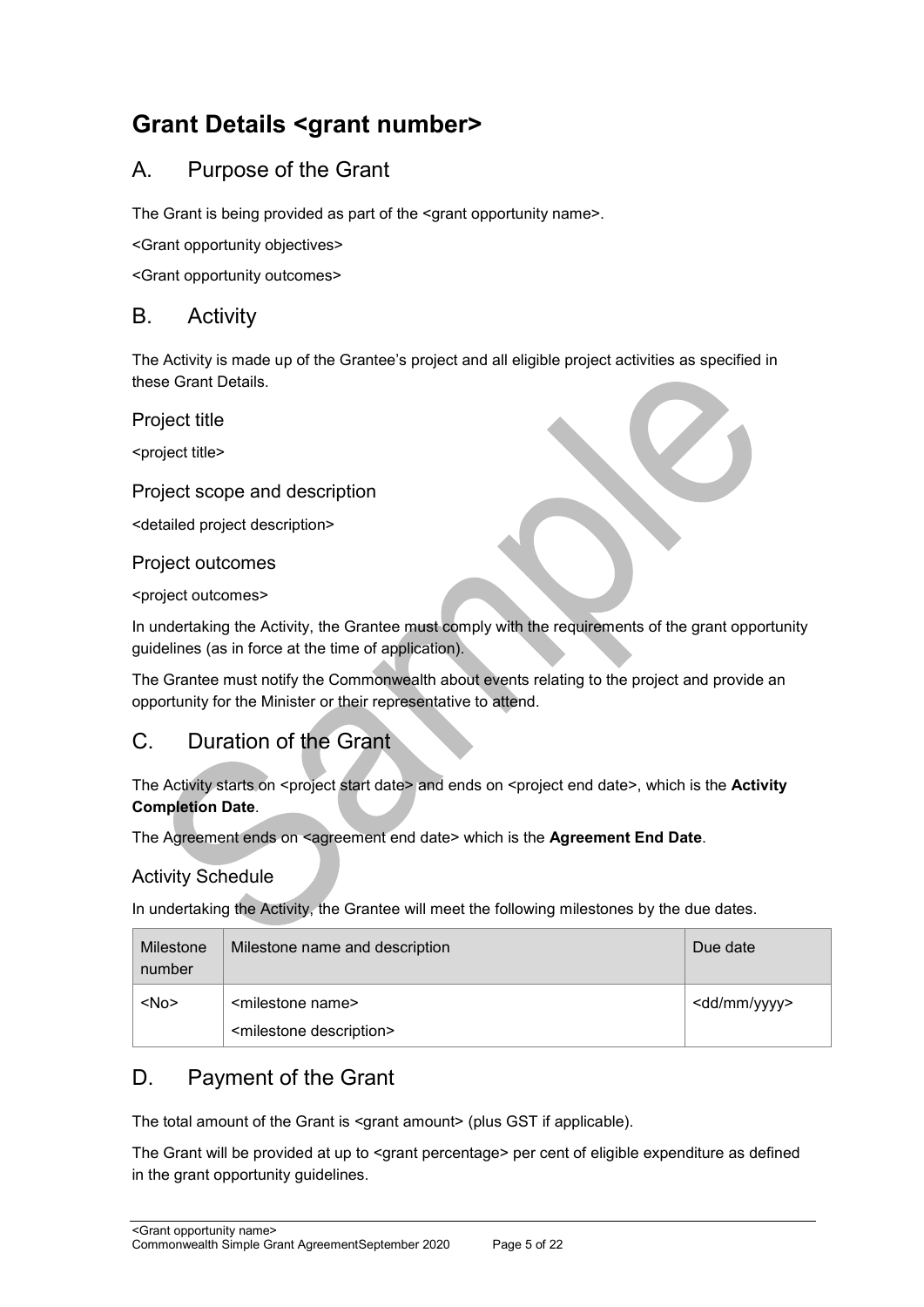The Grant will be paid over the following financial years subject to sufficient Program funding being available. The Commonwealth is not obliged to make a payment if it would result in the amount paid in a financial year exceeding the annual capped amount for that financial year as specified in this table.

| Financial year                                      | Annual capped amount (GST<br>excl)    |
|-----------------------------------------------------|---------------------------------------|
| <financial as="" year="" yy="" yyyy=""></financial> | \$ <amount></amount>                  |
| <financial as="" year="" yy="" yyyy=""></financial> | \$ <amount></amount>                  |
| Total                                               | \$ <total amount="" grant=""></total> |

An initial payment will be made on execution of the grant Agreement. Subsequent payments will be paid in arrears as agreed milestones are achieved, based on actual eligible expenditure. Payments are subject to satisfactory progress on the project and compliance by the Grantee with its obligations under this Agreement.

A final payment of at least \$5,000 or 10 per cent of the Grant will be withheld until the Grantee submits a satisfactory end of project report demonstrating end of project reporting obligations have been met.

#### Invoicing

The Grantee agrees to allow the Commonwealth to issue it with a Recipient Created Tax Invoice (RCTI) for any taxable supplies it makes in relation to the Activity.

The Grantee agrees not to issue tax invoices in respect of any taxable supplies.

The Grantee acknowledges that where it is registered for Goods and Services Tax (GST) it will notify the Commonwealth if it subsequently ceases to be registered for GST.

GST means a tax that is payable under GST law as defined in the *A New Tax System (Goods and Services Tax) Act 1999* (Cth)*.* 

## <span id="page-5-0"></span>E. Reporting

The Grantee agrees to provide the following reports to the Commonwealth representative in accordance with the reporting requirements (Schedule 2).

| Report type               | Period start<br>date                                                                                                                              | Period end<br>date      | Agreed evidence               | Due date                            |
|---------------------------|---------------------------------------------------------------------------------------------------------------------------------------------------|-------------------------|-------------------------------|-------------------------------------|
| <report type=""></report> | <dd mm="" yyyy=""></dd>                                                                                                                           | <dd mm="" yyyy=""></dd> | <agreed evidence=""></agreed> | <report due<br="">date&gt;</report> |
| <report type=""></report> | <dd mm="" td="" yyyy]<=""><td><dd mm="" yyyy=""></dd></td><td><agreed evidence=""></agreed></td><td><report due<br="">date&gt;</report></td></dd> | <dd mm="" yyyy=""></dd> | <agreed evidence=""></agreed> | <report due<br="">date&gt;</report> |

During the Agreement period, the Commonwealth may ask the Grantee for ad-hoc reports on the project. The Grantee must provide these reports in the timeframes notified by the Commonwealth.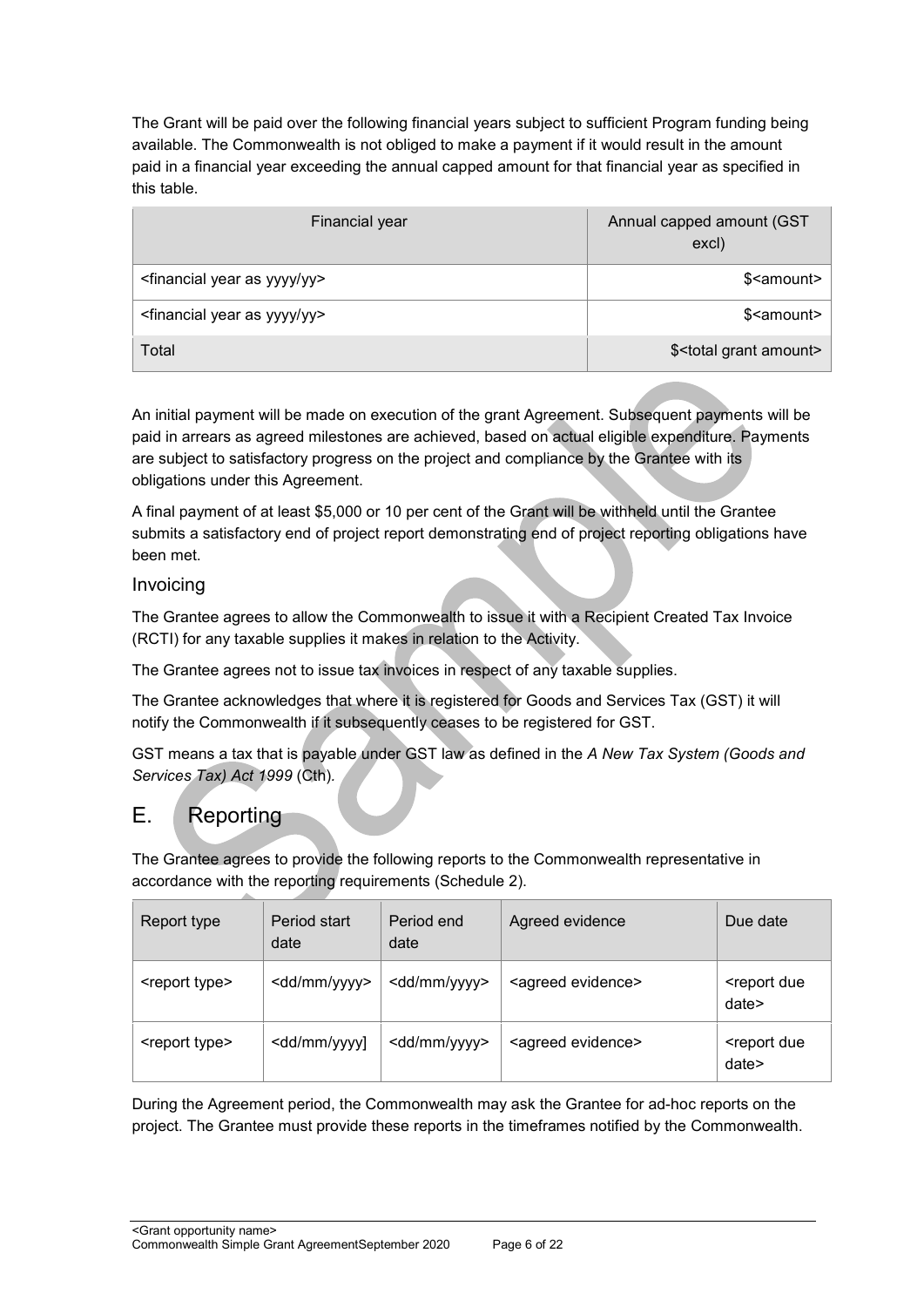## <span id="page-6-0"></span>F. Party representatives and address for notices

### Grantee's representative and address

| Grantee's representative<br>name | <primary contact="" name=""></primary>             |
|----------------------------------|----------------------------------------------------|
| Position                         | <primary contact="" position=""></primary>         |
| Address                          | <primary address="" contact=""></primary>          |
| Business hours telephone         | <phone number=""></phone>                          |
| <b>Mobile</b>                    | <mobile phone=""></mobile>                         |
| Email                            | <primary address="" contact="" email=""></primary> |

## Commonwealth representative and address

| Name of representative   | <csm name=""></csm>                     |  |  |
|--------------------------|-----------------------------------------|--|--|
|                          |                                         |  |  |
| Position                 | <csm position=""></csm>                 |  |  |
| Postal address           | GPO Box 2013                            |  |  |
|                          | CANBERRA ACT 2601                       |  |  |
| Physical address         | <csm address="" physical=""></csm>      |  |  |
|                          | If blank                                |  |  |
|                          | 10 Binara Street                        |  |  |
|                          | <b>CANBERRA ACT 2600</b>                |  |  |
| Business hours telephone | <csm phone=""></csm>                    |  |  |
| Email                    | <program address="" email=""></program> |  |  |

The Parties' representatives will be responsible for liaison and the day-to-day management of the Grant, as well as accepting and issuing any written notices in relation to the Grant.

## <span id="page-6-1"></span>G. Supplementary Terms

### G1 Other Contributions

G1.1 Other Contributions means financial or in-kind contributions other than the Grant as set out below:

| Contributor | Nature of Contribution                                                                                    | Amount (GST<br>exclusive)      | Timing                             |
|-------------|-----------------------------------------------------------------------------------------------------------|--------------------------------|------------------------------------|
| Grantee     | < insert description of contribution,<br>e.g., cash, access to equipment,<br>secondment of personnel etc> | \$ <insert amount=""></insert> | <project date="" end=""></project> |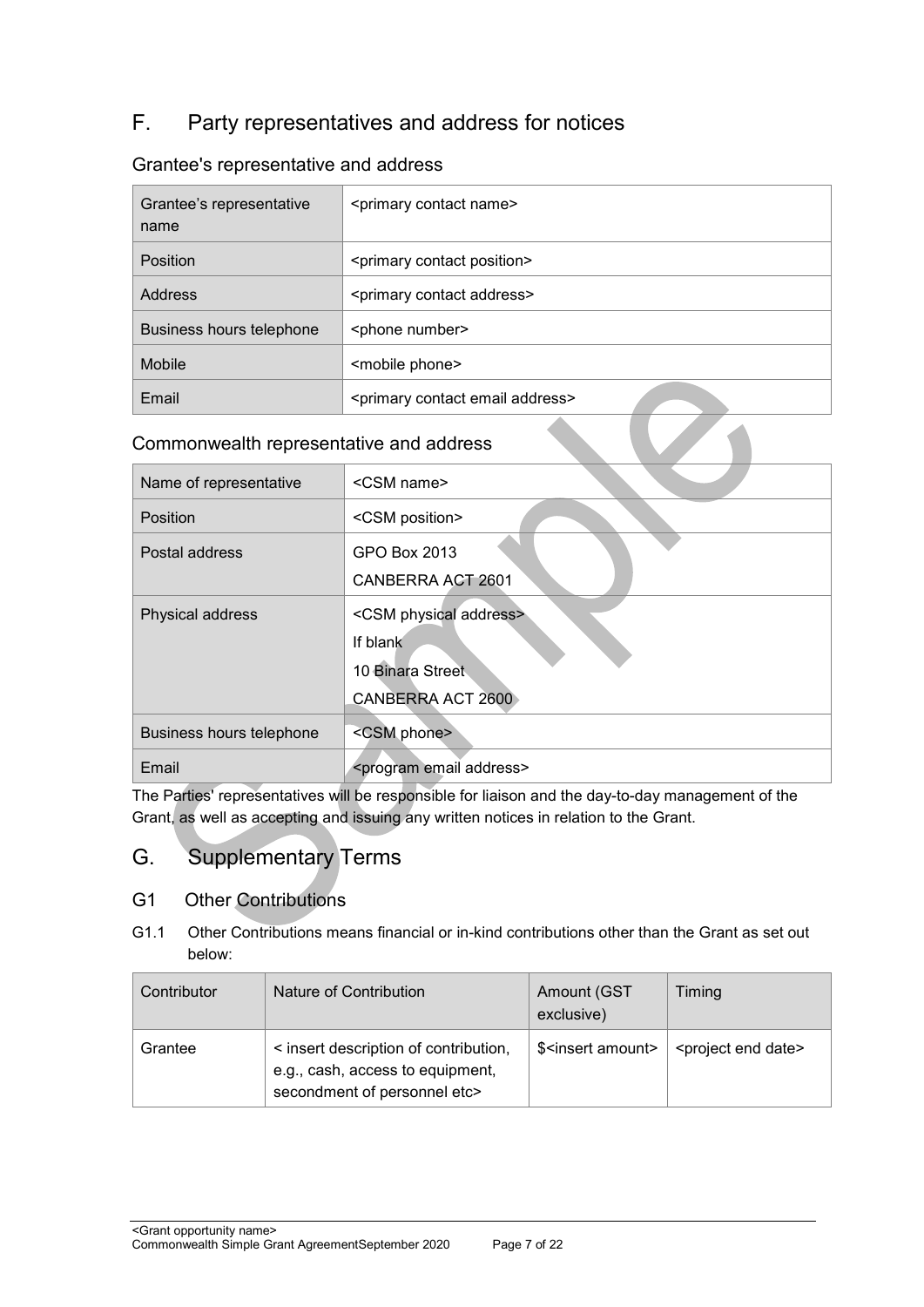| Contributor                                                                       | Nature of Contribution                                                                                                         | Amount (GST<br>exclusive)                       | Timing                                                                                          |
|-----------------------------------------------------------------------------------|--------------------------------------------------------------------------------------------------------------------------------|-------------------------------------------------|-------------------------------------------------------------------------------------------------|
| <name of="" third<br="">party providing<br/>the Other<br/>Contribution&gt;</name> | <insert contribution,<br="" description="" of="">e.g., cash, access to equipment,<br/>secondment of personnel etc&gt;</insert> | \$ <insert amount=""></insert>                  | <insert date="" or<br="">Milestone to which<br/>the Other<br/>Contribution relates&gt;</insert> |
| Total                                                                             |                                                                                                                                | \$ <total other<br="">contributions&gt;</total> |                                                                                                 |

- G1.2 The Grantee agrees to provide, or to ensure the provision of, the Other Contributions and to use them to undertake the Activity. If the Other Contributions are not provided in accordance with this clause, then the Commonwealth may:
	- (a) suspend payment of the Grant until the Other Contributions are provided; or
	- (b) terminate this Agreement in accordance with clause 18 of the General Grant **Conditions**
- G2 Activity budget
- G2.1 The Grantee agrees to use the Grant and any Other Contributions and undertake the Activity consistent with the following budget.

#### <budget table>

Figures in the above table are GST inclusive amounts less GST credits that can be claimed in relation to the expenditure.

#### G3 Record keeping

- G3.1 The Grantee agrees to:
	- (a) maintain records that identify the receipt and expenditure of the Grant and any Other Contributions separately within the Grantee's accounts and records so that at all times the Grant is identifiable; and
	- (b) keep financial accounts and records relating to the Activity so as to enable all receipts and payments related to the Activity to be identified and reported.
- G3.2 The Grantee agrees to maintain the records for five years after the Activity Completion Date and provide copies of the records to the Commonwealth representative upon request.
- G3.3 Term G3 survives the termination, cancellation or expiry of the Agreement.
- G4 Audit and acquittal
- G4.1 The Grantee may be required to provide the Commonwealth with an independent audit report verifying that the Grant was spent in accordance with this Agreement.
- G4.2 Independently audited financial acquittal reports must be audited by:
	- (a) a Registered Company Auditor under the *Corporations Act 2001* (Cth); or
	- (b) a Certified Practising Accountant; or
	- (c) a member of the Institute of Public Accountants; or
	- (d) a member of Chartered Accountants Australia and New Zealand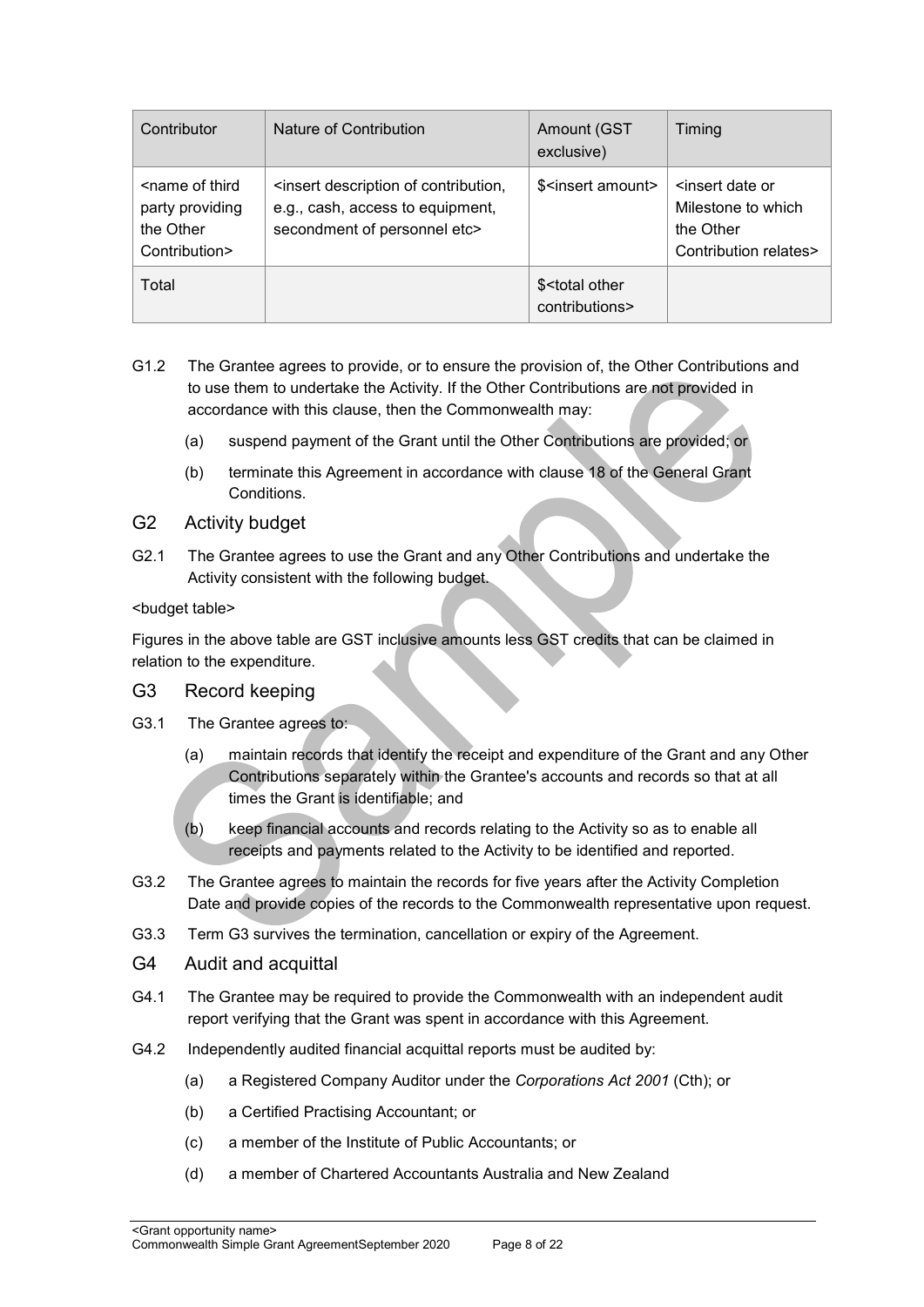who is not a principal member, shareholder, officer or employee of the Grantee or a related body corporate.

#### G5 Activity Material

Not applicable

- G6 Access
- G6.1 The Grantee agrees to give the Commonwealth, or any persons authorised in writing by the Commonwealth, access to premises where the Activity is being performed and to permit those persons to inspect and take copies of any Material relevant to the Activity.
- G6.2 The Auditor-General and any Information Officer under the *Australian Information Commissioner Act 2010* (Cth) (including their delegates) are persons authorised for the purposes of clause G6.1.
- G6.3 Term G6 does not detract from the statutory powers of the Auditor-General or an Information Officer (including their delegates).

G7 Equipment and Assets

Not applicable

G8 Relevant qualifications or skills

Not applicable

- G8A Child safety
- G8A.1 If the Activity or any part of the Activity involves the Grantee employing or engaging a person (whether as an officer, employee, contractor or volunteer) that is required by State or Territory law to have a working with children check to undertake the Activity or any part of the Activity, the Grantee agrees:
	- (a) to comply with all State, Territory and Commonwealth law relating to the employment or engagement of people who work or volunteer with children in relation to the Activity, including mandatory reporting and working with children checks however described; and
	- (b) if requested, provide the Commonwealth, at the Grantee's cost, with an annual statement of compliance with clause G8A in such form as may be specified by the Commonwealth.
- G9 Activity specific legislation, policies and industry standards
- G9.1 Without limiting the generality of Item G11 below, the Grantee agrees to comply with the requirements of the following legislation, policies and industry standards when undertaking the Activity:
	- (a) The *Work Health and Safety Act 2011* (Cth), any corresponding regulations made under that Act and any relevant Code of Practice approved for the purpose of that Act ('WHS Laws').

Note: The Grantee must ensure the Activity is undertaken in a safe manner. The Grantee must not, and must ensure its Personnel do not, by act or omission place the Commonwealth in breach of its obligations under the WHS Laws or any other relevant State or Territory legislation.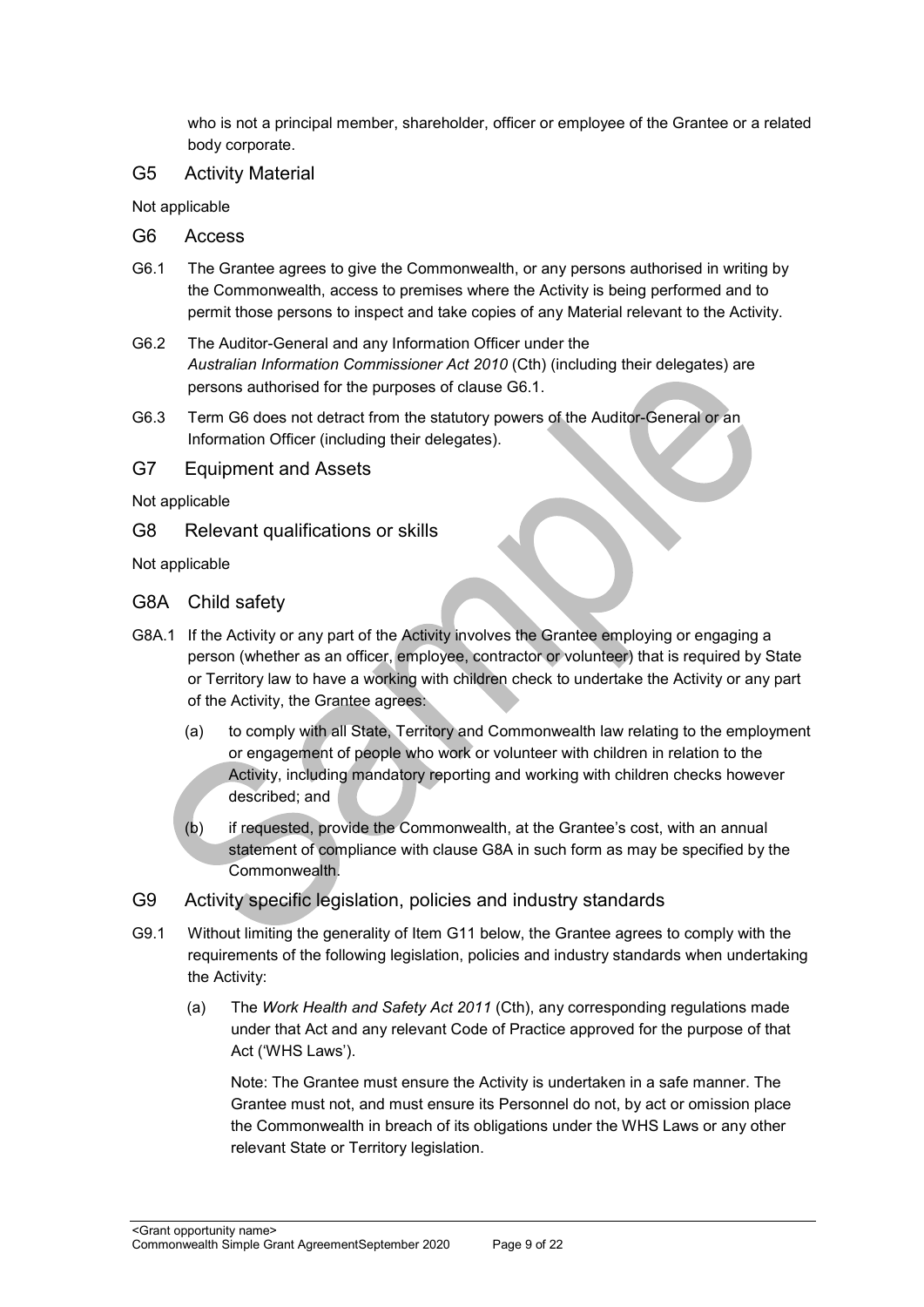(b) Research projects funded by the grant must conform to the principles outlined in the following:

[NHMRC/ARC/UA Australian Code for the Responsible Conduct of Research \(2007\)](https://www.nhmrc.gov.au/guidelines-publications/r39) [NHMRC/ARC/UA National Statement on Ethical Conduct in Human Research \(2007,](https://www.nhmrc.gov.au/guidelines-publications/e72)  [updated 2014\)](https://www.nhmrc.gov.au/guidelines-publications/e72) 

- (c) All project activities must adhere to COVID-19 social distancing measures and restrictions. You must have contingency plans in place to adhere to any COVID-19 social distancing measures and restrictions.
- G9A Fraud
- G9A.1 In this Agreement, Fraud means dishonestly obtaining a benefit, or causing a loss, by deception or other means, and includes alleged, attempted, suspected or detected fraud.
- G9A.2 The Grantee agrees to ensure that its personnel and subcontractors do not engage in any Fraud in relation to the Activity.
- G9A.3 If the Grantee becomes aware of:
	- (a) any Fraud in relation to the Activity; or
	- (b) any other Fraud that has had or may have an effect on the performance of the Activity,

the Grantee agrees to report the matter to the Commonwealth and all appropriate law enforcement and regulatory agencies within 5 business days.

- G9A.4 The Grantee agrees to investigate any Fraud referred to in clause G9A.3 at its own cost and in accordance with the Australian Government Investigations Standards available at [https://www.ag.gov.au/.](https://www.ag.gov.au/)
- G9A.5 The Commonwealth may, at its discretion, investigate any Fraud in relation to the Activity. The Grantee agrees to co-operate and provide all reasonable assistance at its own cost with any such investigation.

G9A.6 This clause survives the termination or expiry of the Agreement.

G10 Commonwealth Material, facilities and assistance

Not applicable

- G11 Jurisdiction
- G11.1 This Agreement is governed by the law of the Australian Capital Territory.
- G12 Grantee trustee of a Trust (if applicable)
- G12.1 In this clause, 'Trust' means the trust specified in the Parties to the Agreement section of this Agreement.
- G12.2 The Grantee warrants that:
	- (a) it is the sole trustee of the Trust
	- (b) it has full and valid power and authority to enter into this Agreement and perform the obligations under it on behalf of the Trust
	- (c) it has entered into this Agreement for the proper administration of the Trust;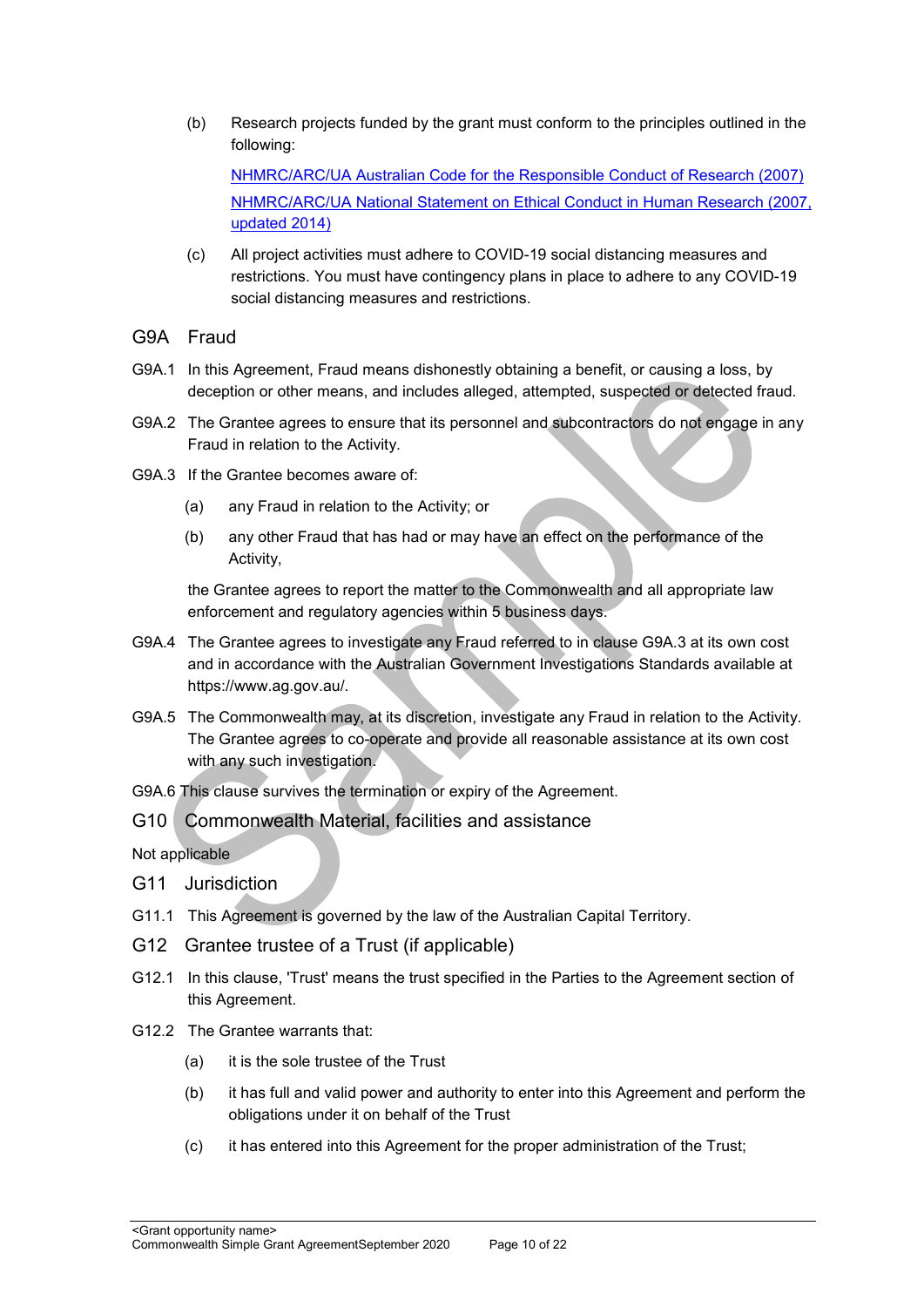- (d) all necessary resolutions, consents, approvals and procedures have been obtained or duly satisfied to enter into this Agreement and perform the obligations under it; and
- (e) it has the right to be indemnified out of the assets of the Trust for all liabilities incurred by it under this Agreement.

<Grant opportunity name> Commonwealth Simple Grant AgreementSeptember 2020 Page 11 of 22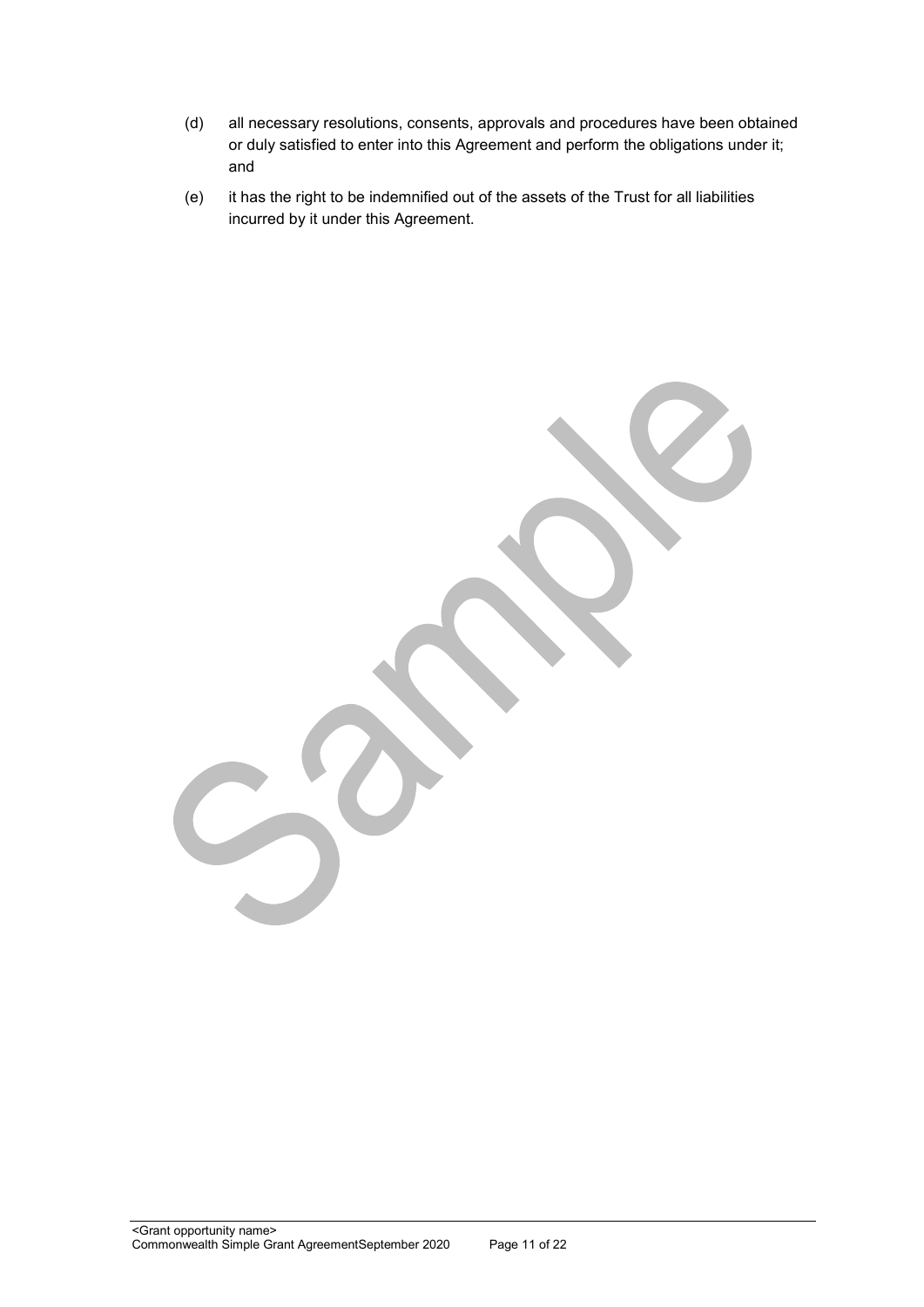## <span id="page-11-0"></span>**Signatures**

#### **Executed as an agreement:**

## <span id="page-11-1"></span>**Commonwealth**

Signed for and on behalf of the Commonwealth of Australia as represented by the Department of Industry, Science, Energy and Resources.

| Name     | <name></name>         |
|----------|-----------------------|
| Position | <position></position> |
| Date     | $<$ date $>$          |

## <span id="page-11-2"></span>**Grantee**

| Full legal name of the Grantee    | <name grantee="" of="" the=""><br/>ABN <abn grantee="" of="" the=""></abn></name> |
|-----------------------------------|-----------------------------------------------------------------------------------|
| Name of Authorised Representative | <name authorised="" of="" representative=""></name>                               |
| Date                              | <date acceptance="" of=""></date>                                                 |
|                                   |                                                                                   |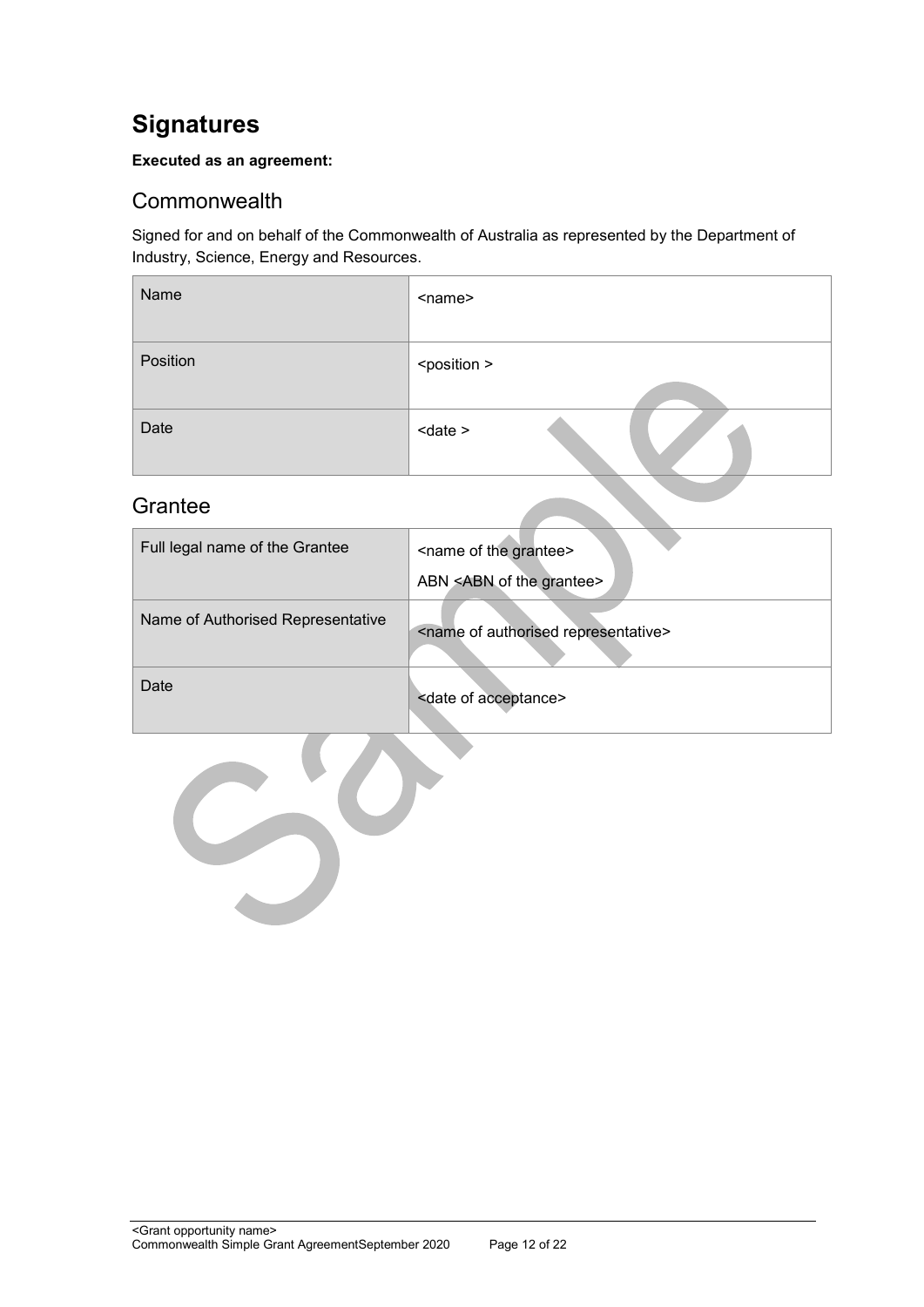## <span id="page-12-0"></span>**Schedule 1 Commonwealth General Grant Conditions**

#### **1. Undertaking the Activity**

The Grantee agrees to undertake the Activity in accordance with this Agreement.

#### **2. Acknowledgements**

The Grantee agrees to acknowledge the Commonwealth's support in Material published in connection with this Agreement and agrees to use any form of acknowledgment the Commonwealth reasonably specifies.

#### **3. Notices**

3.1 Each Party agrees to notify the other Party of anything reasonably likely to adversely affect the undertaking of the Activity, management of the Grant or its performance of its other requirements under this Agreement.

3.2 A notice under this Agreement must be in writing, signed by the Party giving notice and addressed to the other Party's representative.

3.3 The Commonwealth may, by notice, advise the Grantee of changes to the Agreement that are minor or of an administrative nature provided that any such changes do not increase the Grantee's obligations under this Agreement. Such changes, while legally binding, are not variations for the purpose of clause 7

#### **4. Relationship between the Parties**

A Party is not by virtue of this Agreement the employee, agent or partner of the other Party and is not authorised to bind or represent the other Party.

#### **5. Subcontracting**

5.1 The Grantee is responsible for the performance of its obligations under this Agreement, including in relation to any tasks undertaken by subcontractors.

5.2 The Grantee agrees to make available to the Commonwealth the details of any of its subcontractors engaged to perform any tasks in relation to this Agreement upon request.

#### **6. Conflict of interest**

The Grantee agrees to notify the Commonwealth promptly of any actual, perceived or potential conflicts of interest which could affect its performance of this Agreement and agrees to take action to resolve the conflict.

#### **7. Variation**

This Agreement may be varied in writing only, signed by both Parties.

#### **8. Payment of the Grant**

8.1 The Commonwealth agrees to pay the Grant to the Grantee in accordance with the Grant Details.

8.2 The Commonwealth may by notice withhold payment of any amount of the Grant where it reasonably believes the Grantee has not complied with this Agreement or is unable to undertake the Activity.

8.3 A notice under clause 8.2 will contain the reasons for any payment being withheld and the steps the Grantee can take to address those reasons.

8.4 The Commonwealth will pay the withheld amount once the Grantee has satisfactorily addressed the reasons contained in a notice under clause 8.2.

#### **9. Spending the Grant**

9.1 The Grantee agrees to spend the Grant for the purpose of undertaking the Activity only.

9.2 The Grantee agrees to provide a statement signed by the Grantee verifying the Grant was spent in accordance with the Agreement.

#### **10. Repayment**

10.1 If any of the Grant has been spent other than in accordance with this Agreement or any amount of the Grant is additional to the requirements of the Activity, the Grantee agrees to repay that amount to the Commonwealth unless agreed otherwise.

10.2 The amount to be repaid under clause 10.1 may be deducted by the Commonwealth from subsequent payments of the Grant or amounts payable under another agreement between the Grantee and the Commonwealth.

#### **11. Record keeping**

The Grantee agrees to maintain records of the expenditure of the Grant.

#### **12. Intellectual Property**

12.1 Subject to clause 12.2, the Grantee owns the Intellectual Property Rights in Activity Material and Reporting Material.

12.2 This Agreement does not affect the ownership of Intellectual Property Rights in Existing Material.

12.3 The Grantee gives the Commonwealth a nonexclusive, irrevocable, royalty-free licence to use, reproduce, publish and adapt Reporting Material for Commonwealth Purposes.

#### **13. Privacy**

When dealing with Personal Information in carrying out the Activity, the Grantee agrees not to do anything which, if done by the Commonwealth, would be a breach of an Australian Privacy Principle.

#### **14. Confidentiality**

The Parties agree not to disclose each other's confidential information without prior written consent unless required or authorised by law or Parliament.

#### **15. Insurance**

The Grantee agrees to maintain adequate insurance for the duration of this Agreement and provide the Commonwealth with proof when requested.

#### **16. Indemnities**

16.1 The Grantee indemnifies the Commonwealth, its officers, employees and contractors against any claim, loss or damage arising in connection with the Activity.

16.2 The Grantee's obligation to indemnify the Commonwealth will reduce proportionally to the extent any act or omission involving fault on the part of the Commonwealth contributed to the claim, loss or damage.

#### **17. Dispute resolution**

17.1 The Parties agree not to initiate legal proceedings in relation to a dispute unless they have tried and failed to resolve the dispute by negotiation.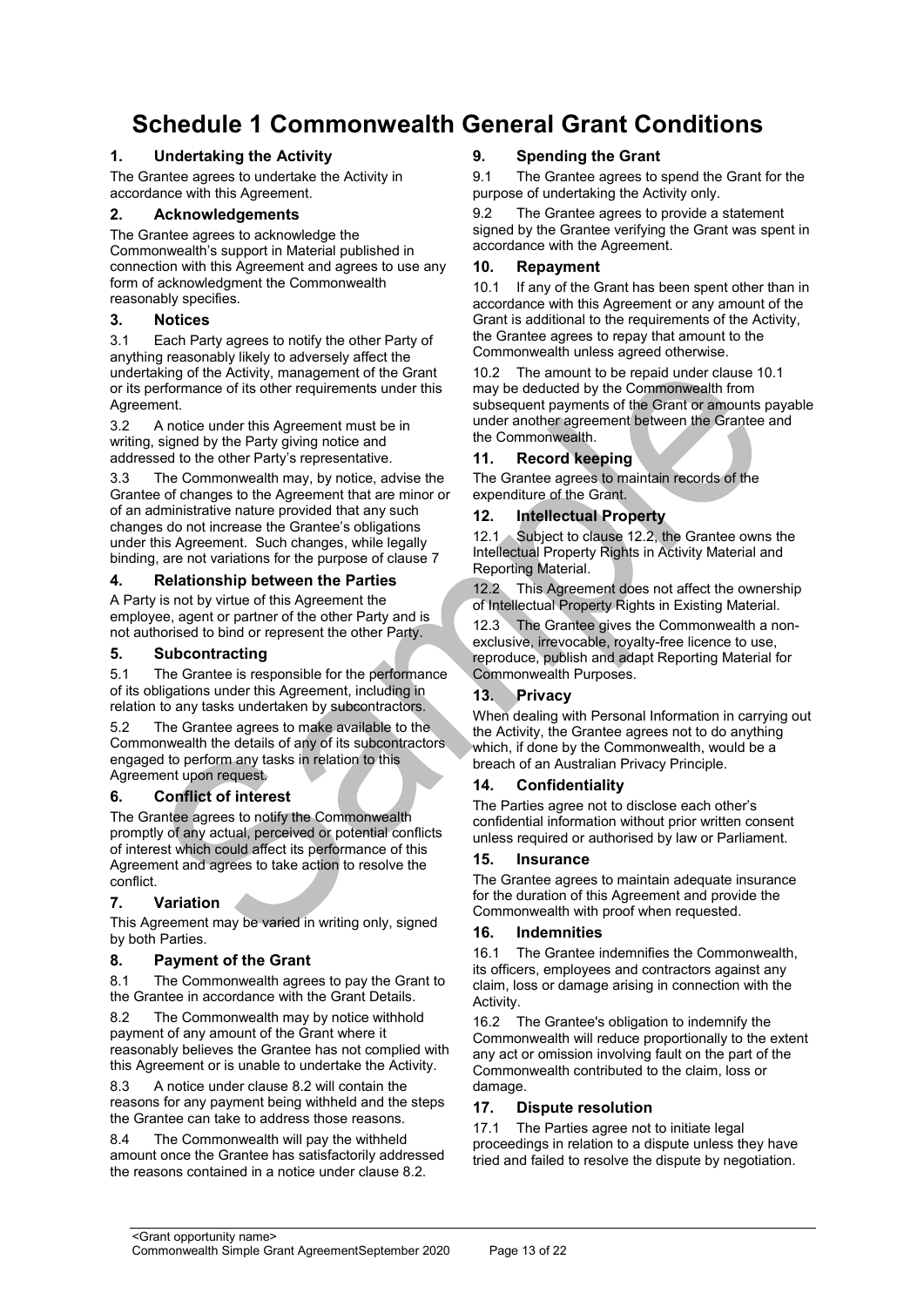17.2 The Parties agree to continue to perform their respective obligations under this Agreement where a dispute exists.

17.3 The procedure for dispute resolution does not apply to action relating to termination or urgent litigation.

#### **18. Termination for default**

The Commonwealth may terminate this Agreement by notice where it reasonably believes the Grantee:

- (a) has breached this Agreement; or
- (b) has provided false or misleading statements in their application for the Grant; or
- (c) has become bankrupt or insolvent, entered into a scheme of arrangement with creditors, or come under any form of external administration.

#### **19. Cancellation for convenience**

19.1 The Commonwealth may cancel this

Agreement by notice, due to

- (a) a change in government policy; or
- (b) a Change in the Control of the Grantee, which the Commonwealth believes will negatively affect the Grantee's ability to comply with this Agreement.

19.2 The Grantee agrees on receipt of a notice of cancellation under clause 19.1 to:

- (a) stop the performance of the Grantee's obligations as specified in the notice; and
- (b) take all available steps to minimise loss resulting from that cancellation.

19.3 In the event of cancellation under clause 19.1, the Commonwealth will be liable only to:

- (a) pay any part of the Grant due and owing to the Grantee under this Agreement at the date of the notice; and
- (b) reimburse any reasonable expenses the Grantee unavoidably incurs that relate directly to the cancellation and are not covered by 19.3(a).

19.4 The Commonwealth's liability to pay any amount under this clause is subject to:

- (a) the Grantee's compliance with this Agreement: and
- (b) the total amount of the Grant.

19.5 The Grantee will not be entitled to

compensation for loss of prospective profits or benefits that would have been conferred on the Grantee.

#### **20. Survival**

Clauses 10, 12, 13, 14, 16, 20 and 21 survive termination, cancellation or expiry of this Agreement.

#### **21. Definitions**

In this Agreement, unless the contrary appears:

 **Activity** means the activities described in the Grant Details.

- **Activity Completion Date** means the date or event specified in the Grant Details.
- **Activity Material** means any Material, other than Reporting Material, created or developed by the

Grantee as a result of the Activity and includes any Existing Material that is incorporated in or supplied with the Activity Material. .

 **Agreement** means the Grant Details, Supplementary Terms (if any), the Commonwealth General Grant Conditions and any other document referenced or incorporated in the Grant Details.

 **Agreement End Date** means the date or event specified in the Grant Details.

 **Asset** means any item of property purchased wholly, or in part, with the use of the Grant, excluding Activity Material and Intellectual Property Rights.

 **Australian Privacy Principle** has the same meaning as in the *Privacy Act 1988.*

 **Change in the Control** means any change in any person(s) who directly exercise effective control over the Grantee.

 **Commonwealth** means the Commonwealth of Australia as represented by the Commonwealth entity specified in the Agreement and includes, where relevant, its officers, employees, contractors and agents.

 **Commonwealth General Grant Conditions** means this document.

 **Commonwealth Purposes** does not include commercialisation or the provision of the Material to a third party for its commercial use.

 **Existing Material** means Material developed independently of this Agreement that is incorporated in or supplied as part of Reporting Material or Activity Material.

 **Grant** means the money, or any part of it, payable by the Commonwealth to the Grantee as specified in the Grant Details and includes any interest earned by the Grantee on that money once the Grant has been paid to the Grantee.

 **Grantee** means the legal entity specified in the Agreement and includes, where relevant, its officers, employees, contractors and agents.

 **Grant Details** means the document titled Grant Details that forms part of this Agreement.

 **Intellectual Property Rights** means all copyright, patents, registered and unregistered trademarks (including service marks), registered designs, and other rights resulting from intellectual activity (other than moral rights under the *Copyright Act 1968*).

 **Material** includes documents, equipment, software (including source code and object code versions), goods, information and data stored by any means including all copies and extracts of them.

**Party** means the Grantee or the Commonwealth.

 **Personal Information** has the same meaning as in the *Privacy Act 1988.*

 **Reporting Material** means all Material which the Grantee is required to provide to the Commonwealth for reporting purposes as specified in the Grant Details and includes any Existing Material that is incorporated in or supplied with the Reporting Material..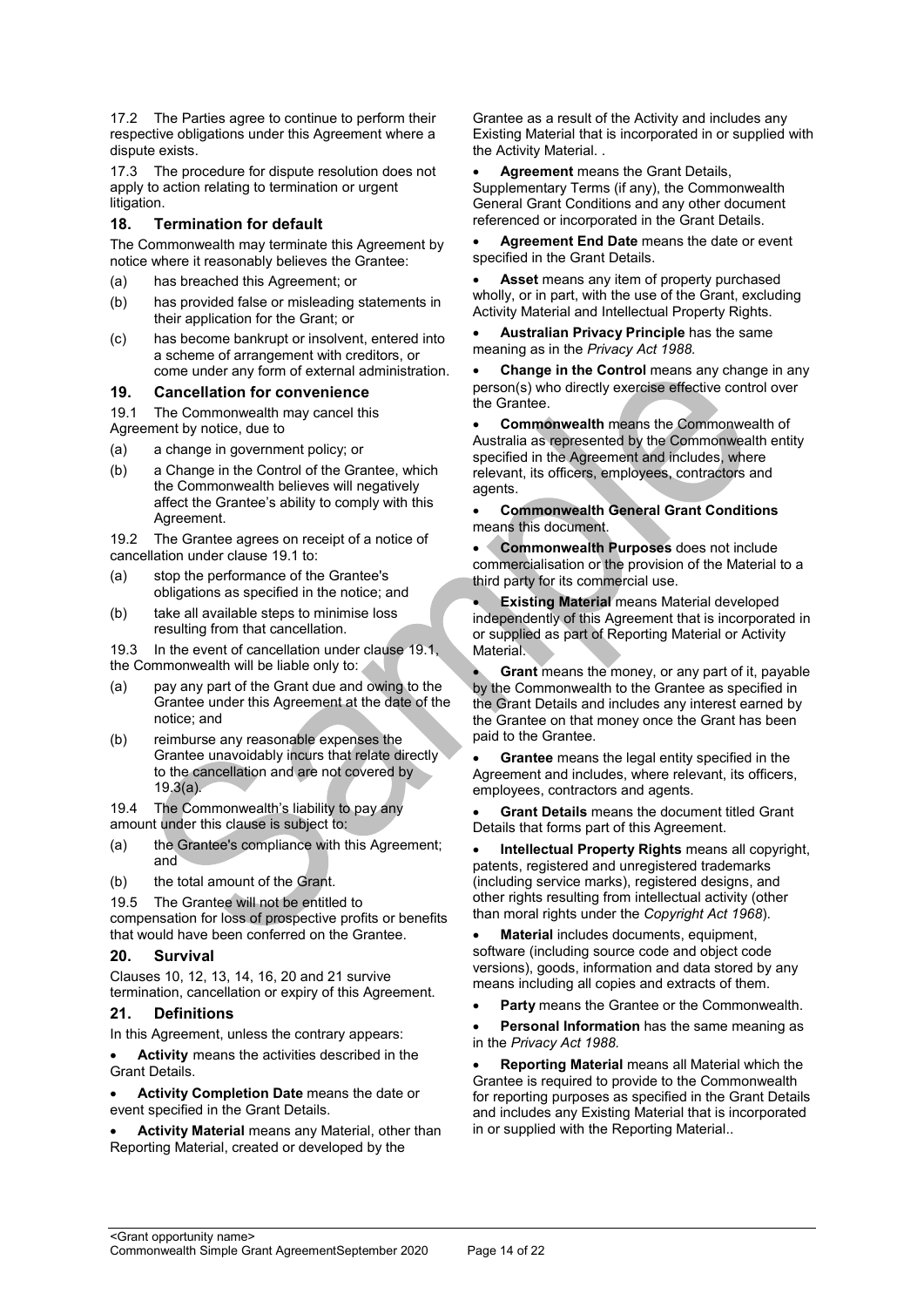## <span id="page-14-0"></span>**Schedule 2 Reporting requirements**

## **Appendix 1**

## Women in STEM and Entrepreneurship Round 3 progress report requirements

You will need to provide the following information in your progress reports. The Commonwealth reserves the right to amend or adjust the requirements.

You must complete and submit your report on the [portal.](https://portal.business.gov.au/) You can enter the required information in stages and submit when it is complete.

## Project progress

a. Complete the following table, updating for all milestones shown in the Activity Schedule of your grant agreement.

| Milestone | Agreed end<br>date | Actual/<br>anticipated<br>end date | Current %<br>complete | Progress comments -<br>work undertaken and<br>impact of any delay |
|-----------|--------------------|------------------------------------|-----------------------|-------------------------------------------------------------------|
|           |                    |                                    |                       |                                                                   |
|           |                    |                                    |                       |                                                                   |

- b. Where applicable, describe any project activities completed during the reporting period that are not captured in the table above.
- c. Is the overall project proceeding in line with your grant agreement?

If no, identify any changes or anticipated issues. Comment on any impacts on project timing and outcomes and how you expect to manage these.

d. Are there any planned events relating to the project that you are required to notify us about in accordance with your agreement?

If yes, provide details of the event including date, time, purpose of the event and key stakeholders expected to attend.

## Project outcomes

a. Outline the project outcomes achieved to date.

e.g number of participants, media coverage, social media audiences, outreach activities, engagements and other opportunities

## Project evaluation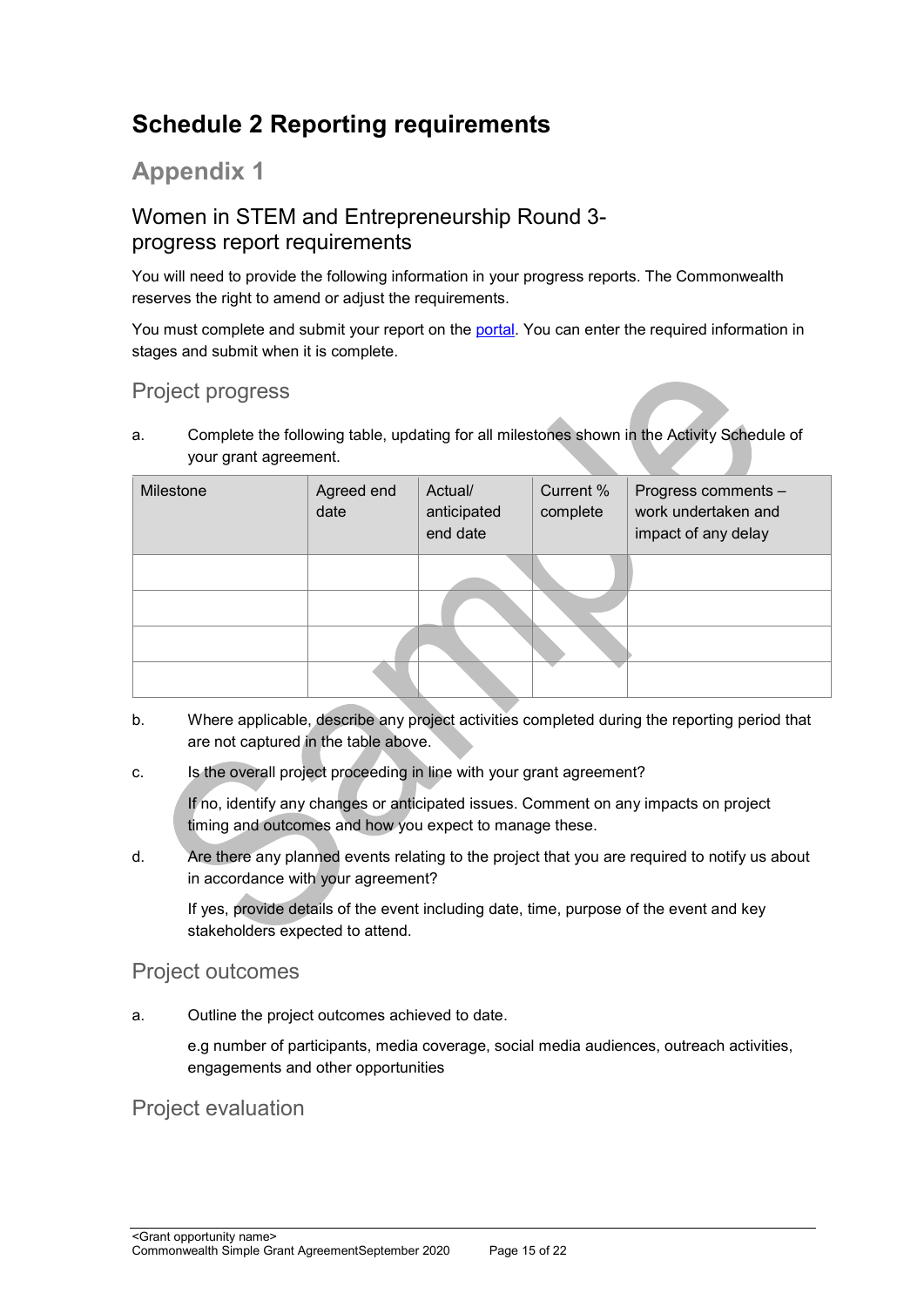a. Have you used the recommended *Australian Government Women in STEM Ambassador's [National Evaluation Guide](https://womeninstem.org.au/research-projects/national-evaluation-guide/)<sup>1</sup> (the Guide)* to plan and design your program and its evaluation?

If yes, please respond to the following.

How clear, practical and useful was the Guide for this stage of your project?

What was most valuable in the Guide? What was least valuable?

What could be done to improve the Guide for this stage of your project?

If not, why?

## Project expenditure

Provide the following information about your eligible project expenditure. Eligible expenditure is divided into the same categories as the budget in your application.

All expenditure should be GST inclusive, less GST credits you can claim. We may ask you to provide evidence of costs incurred.

Refer to the grant opportunity guidelines or contact us if you have any questions about eligible expenditure.

- a. What is the eligible expenditure you have incurred in this reporting period?
- b. What is the estimated eligible expenditure for the next reporting period?
- c. What is the estimated eligible expenditure for remaining reporting periods in current financial year (if applicable)?
- d. What is the estimated total eligible expenditure for future financial years?
- e. What is the estimated total eligible expenditure for the project?
- f. Briefly explain the reason for any changes between the forecast and actual expenditure for the current reporting period, and any significant changes to the forecast budget for the remainder of the project.
- g. Is the project expenditure broadly in line with the activity budget in the grant agreement? If no, explain the reasons.

## Project funding

a. Provide details of all contributions to your project other than the grant. This includes your own contributions as well as any contributions from project partners or others.

### **Attachments**

1

- a. Attach any agreed evidence required with this report to demonstrate project progress.
- b. Attach copies of any published reports and promotional material, relating to the project.

<sup>1</sup> https://womeninstem.org.au/research-projects/national-evaluation-guide/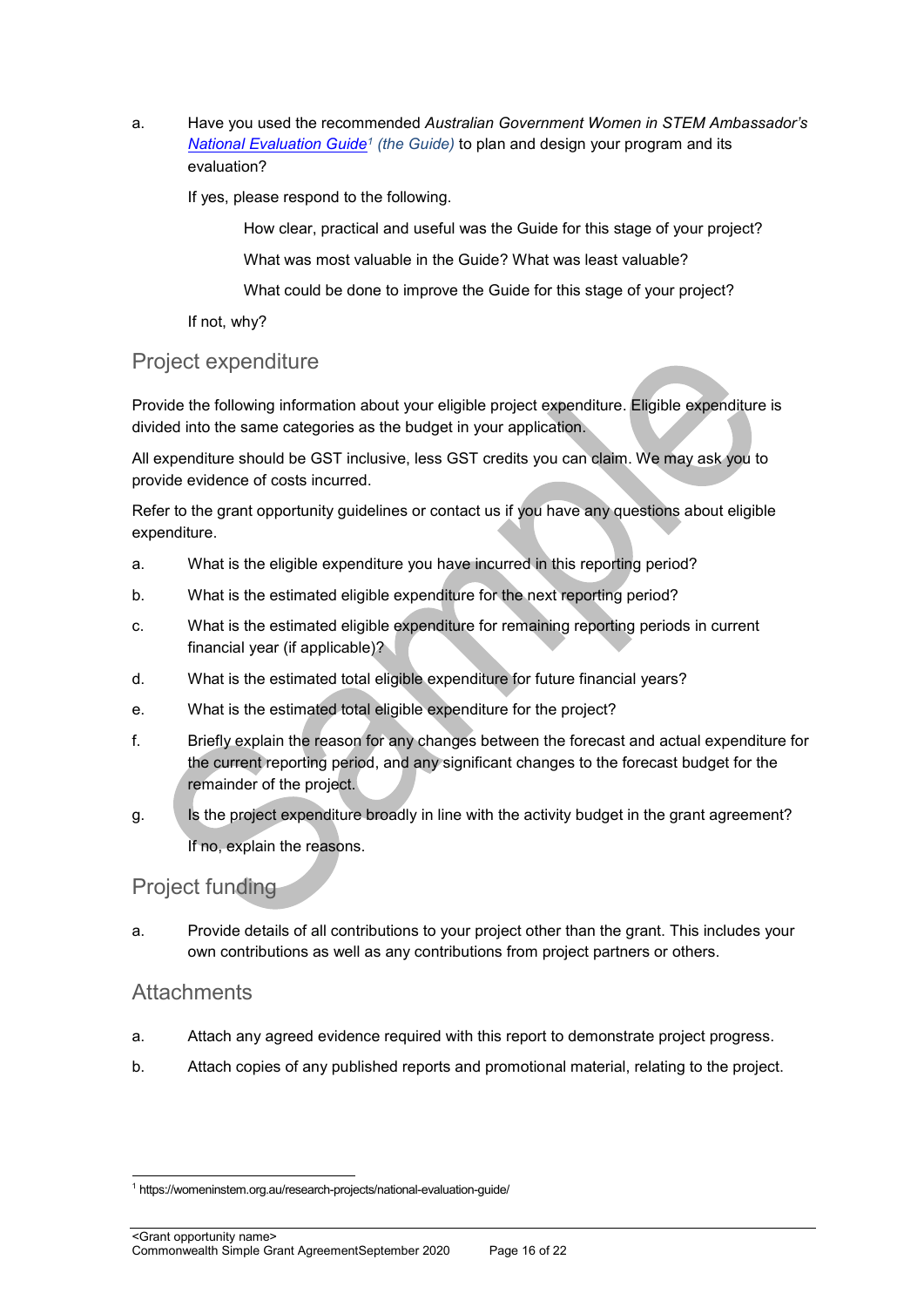## **Certification**

You must ensure an authorised person completes the report and can certify the following:

- The information in this report is accurate, complete and not misleading and that I understand the giving of false or misleading information is a serious offence under the *Criminal Code 1995* (Cth).
- The activities undertaken and the expenditure incurred is in accordance with the grant agreement.
- I am aware of the grantee's obligations under their grant agreement.
- I am aware that the grant agreement empowers the Commonwealth to terminate the grant agreement and to request repayment of funds paid to the grantee where the grantee is in breach of the grant agreement.

<Grant opportunity name> Commonwealth Simple Grant AgreementSeptember 2020 Page 17 of 22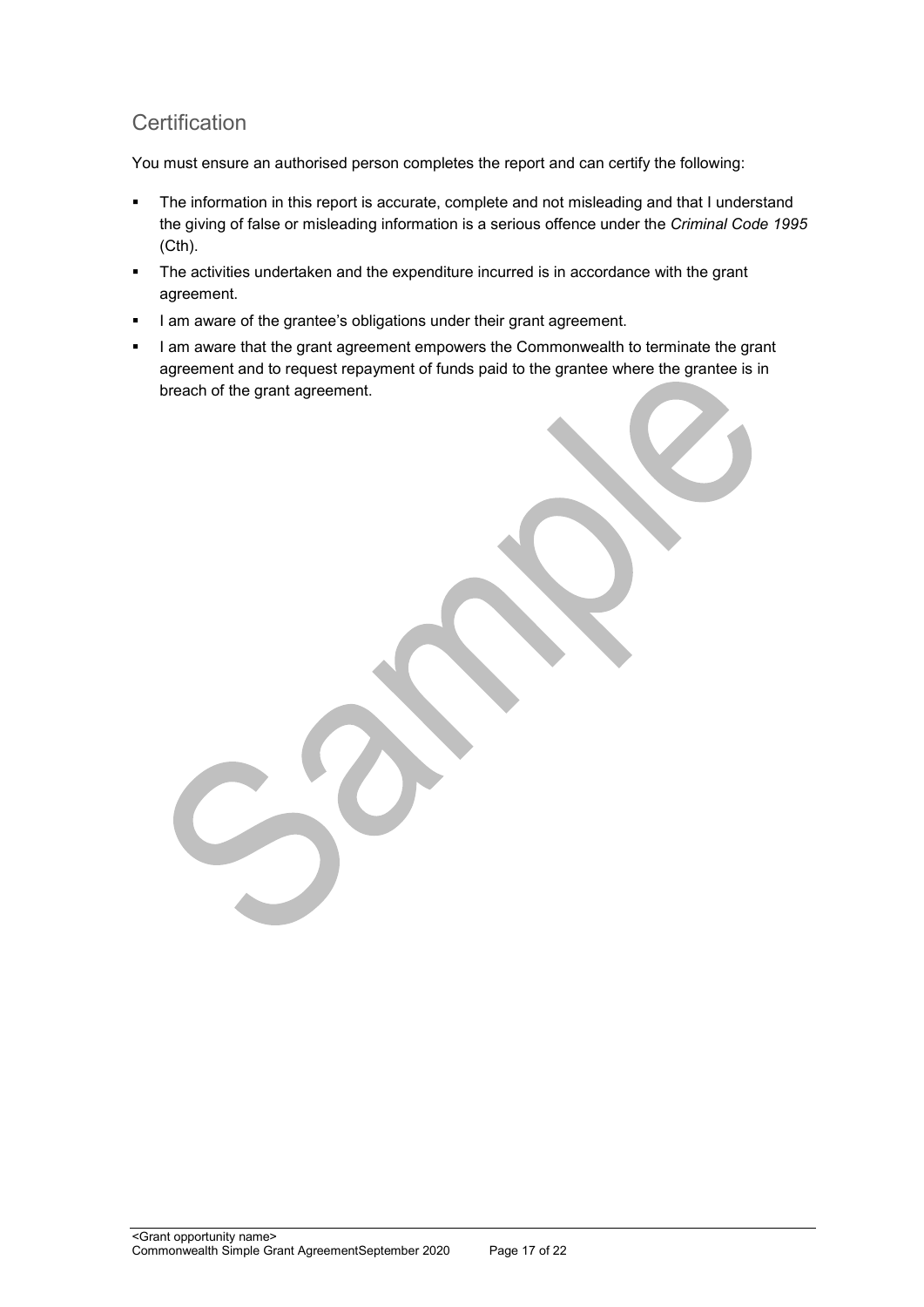## **Appendix 2**

## Women in STEM and Entrepreneurship Round 3 end of project report requirements

You will need to provide the following information in your end of project report. The Commonwealth reserves the right to amend or adjust the requirements.

You must complete and submit your report on the [portal.](https://portal.business.gov.au/) You can enter the required information in stages and submit when it is complete.

## Project achievements

a. Complete the following table, updating for all milestones shown in the Activity Schedule of your grant agreement. A

| Milestone | Agreed end<br>date | Actual/<br>anticipated<br>end date | Current %<br>complete | Progress comments -<br>work undertaken and<br>impact of any delay |
|-----------|--------------------|------------------------------------|-----------------------|-------------------------------------------------------------------|
|           |                    |                                    |                       |                                                                   |
|           |                    |                                    |                       |                                                                   |
|           |                    |                                    |                       |                                                                   |
|           |                    |                                    |                       |                                                                   |

b. Where applicable, describe any project activities completed during the reporting period that are not captured in the table above.

Project outcomes

- a. Outline the project outcomes achieved by the project end date.
- b. Do the achieved project outcomes align with those specified in the grant agreement? If no, explain why.
- c. Are there any planned events relating to the project that you are required to notify us about in accordance with your agreement?

If yes, provide details of the event including date, time, purpose of the event and key stakeholders expected to attend.

d. Has your project created more awareness of women role models in STEM and/or entrepreneurial sectors?

If yes, please describe how.

e. Has your project created more awareness of opportunities available for girls and women in STEM education, STEM skilled careers or entrepreneurship?

If yes, please describe how.

f. Has your project addressed the gender equity imbalance of women in STEM-based organisations?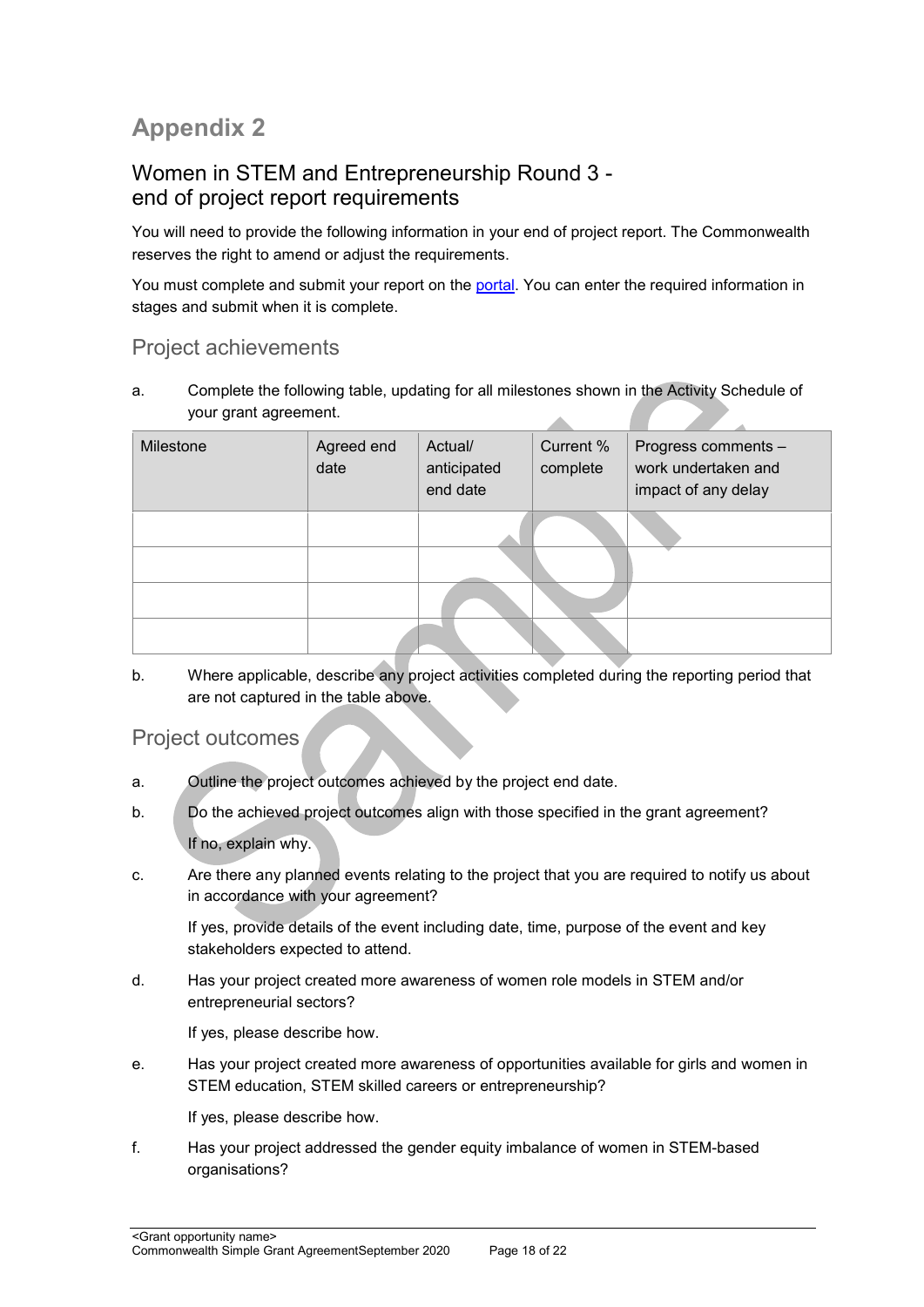If so please outline how your strategies for improvement have been implemented.

g. How many women and / or girls did your project impact directly and indirectly?

Please describe the reach of the project.

h. Describe how your project will continue to have impact on girls and women's participation in STEM and/or entrepreneurship education and careers.

## Project benefits

- a. What benefits has the project achieved?
- b. What ongoing impact will the project have?
- c. Did the project result in any unexpected benefits? If yes, explain why.
- d. Is there any other information you wish to provide about your project? If yes, provide details.

## Project evaluation

a. Did you use the recommended *Australian Government Women in STEM Ambassador's [National Evaluation Guide](https://womeninstem.org.au/research-projects/national-evaluation-guide/)<sup>2</sup> (the Guide)* to plan and design your program and its evaluation?

If yes, please respond to the following.

How clear, practical and useful was the Guide for planning and designing your program and its evaluation?

What was most valuable in the Guide? What was least valuable?

What could be done to improve the Guide for future WISE programs?

If not, why?

1

## Total eligible project expenditure

a. Indicate the total eligible project expenditure incurred. Eligible expenditure is divided into the same categories as the budget in your application.

All expenditure should be GST inclusive, less GST credits you can claim. We may ask you to provide evidence of costs incurred.

Refer to the grant opportunity guidelines or contact us if you have any questions about eligible expenditure.

- b. Provide any comments you may have to clarify any figures.
- c. Was the expenditure incurred in accordance with the activity budget in the grant agreement?

If no, explain the reason for a project underspend or overspend, or any other significant changes to the budget.

<sup>&</sup>lt;sup>2</sup> https://womeninstem.org.au/research-projects/national-evaluation-guide/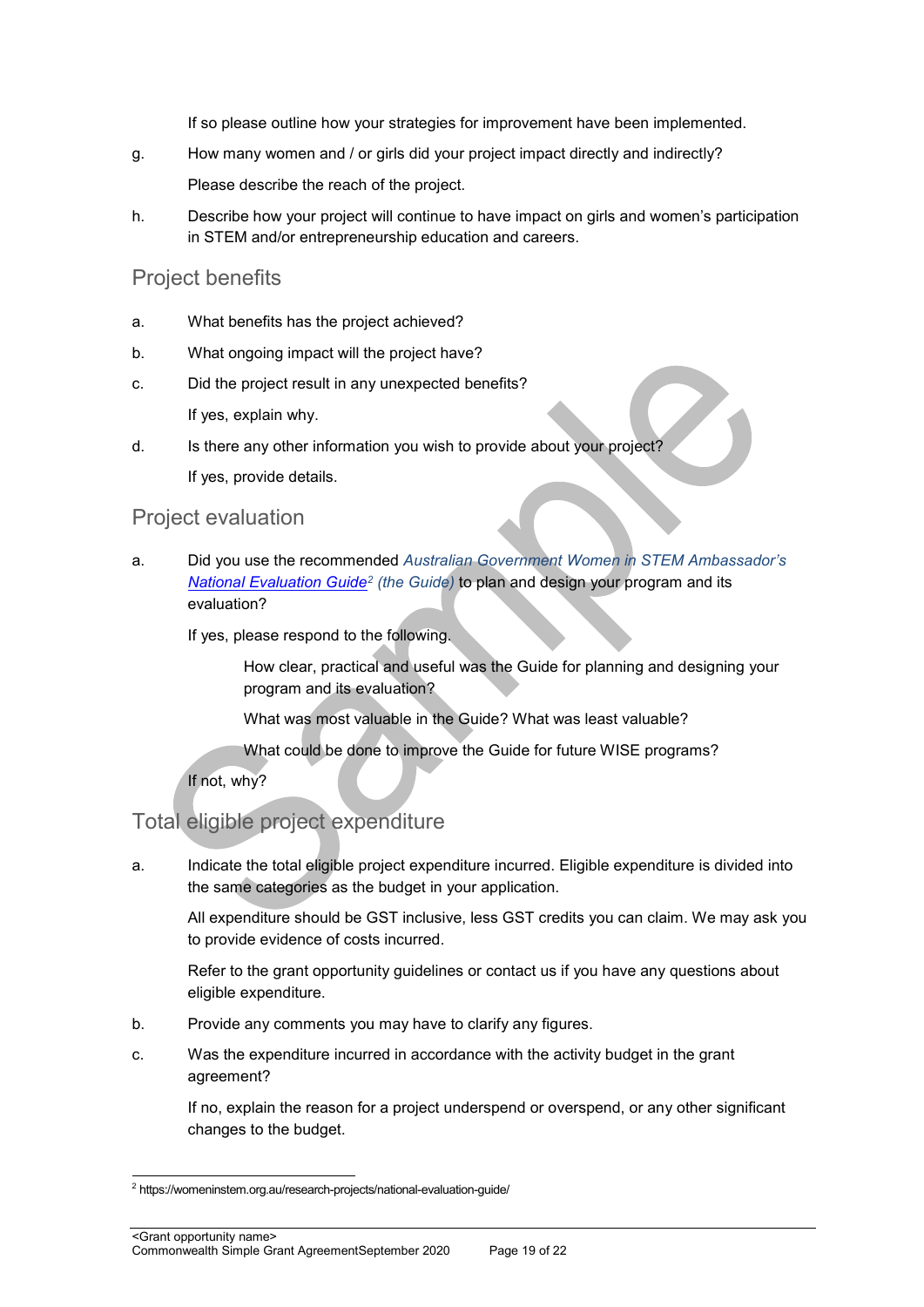## Project funding

a. Provide details of all contributions to your project other than the grant. This includes your own contributions as well as any contributions from project partners or others.

## Updated business indicators

a. Provide the following financial data for your organisation for your latest complete financial year

These fields are mandatory and entering \$0 is acceptable if applicable.

- **Financial year completed**
- **Sales revenue (turnover)**
- **Export revenue**
- R&D expenditure
- **Taxable income**
- Number of employees including working proprietors and salaried directors (headcount)
- Number of independent contractors (headcount)

## **Attachments**

- a. Attach any agreed evidence required with this report to demonstrate progress or successful completion of your project.
- b. Attach copies of any published reports and promotional material, relating to the project.

## **Certification**

You must ensure an authorised person completes the report and can certify the following:

- The information in this report is accurate, complete and not misleading and that I understand the giving of false or misleading information is a serious offence under the *Criminal Code 1995* (Cth).
- The activities undertaken and the expenditure incurred is in accordance with the grant agreement.
- I am aware of the grantee's obligations under their grant agreement.
- I am aware that the grant agreement empowers the Commonwealth to terminate the grant agreement and to request repayment of funds paid to the grantee where the grantee is in breach of the grant agreement.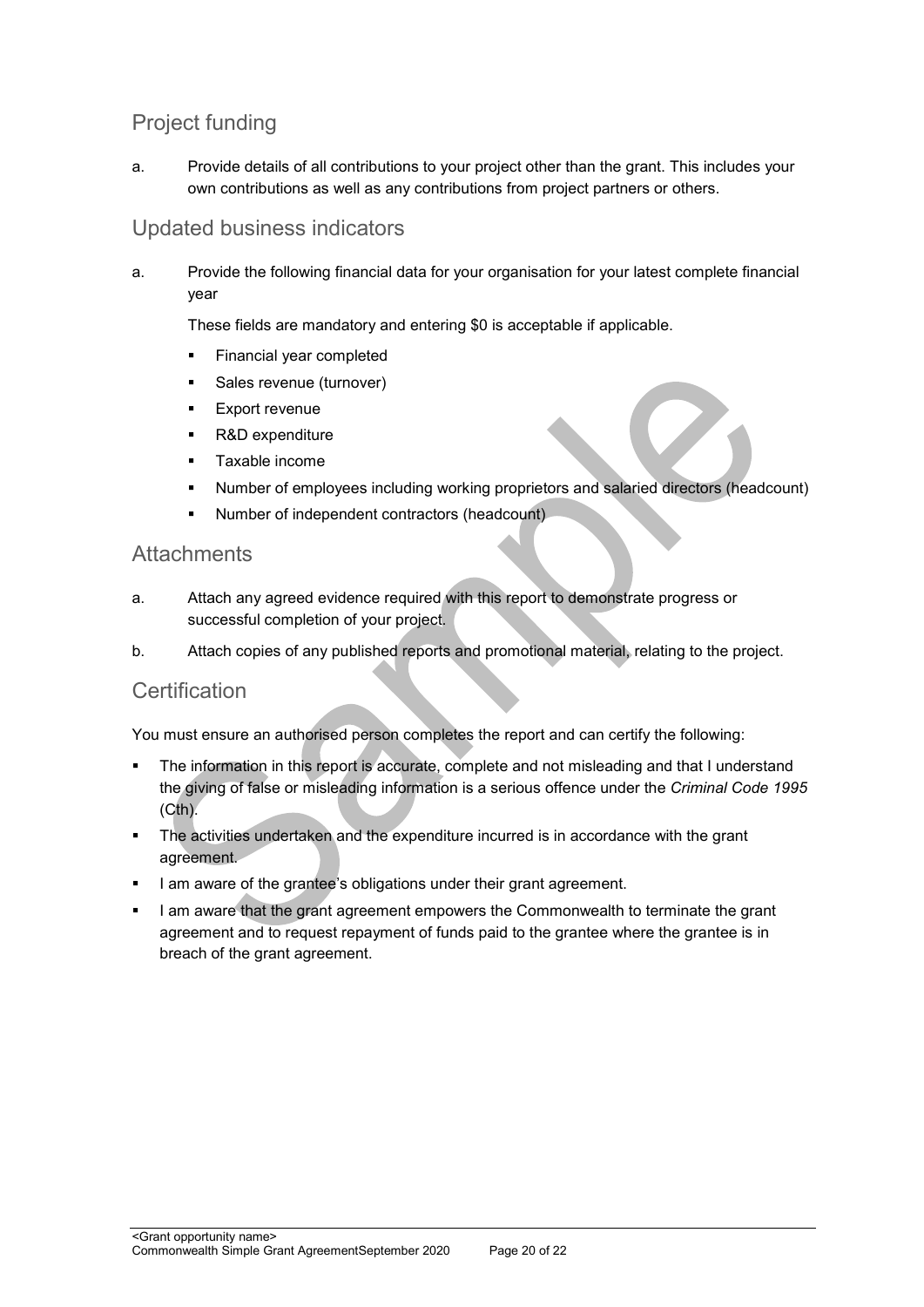## **Appendix 3**

## Women in STEM and Entrepreneurship Round 3 - Compliance with working with children obligations

Where applicable, you will need to answer the following questions in your annual statement of compliance. The Commonwealth reserves the right to amend or adjust the requirements.

You must submit your annual statement of compliance as you would a report on the [portal.](https://portal.business.gov.au/)

## Statement of compliance

- 1 Is the organisation, and persons working with children on behalf of the organisation in relation to the Activity, compliant with Commonwealth, state or territory legislation?
- 2 Has the organisation completed a risk assessment in relation to the Activity and all persons who may engage with children in association with the Activity?
- 3 Has the organisation put in place an appropriate strategy to manage risks identified through the risk assessment?
- 4 Has the organisation delivered training and established a compliance regime to ensure that all persons who may engage with children are aware of, and comply with:
	- **the National Principles for Child Safe Organisations**
	- $\blacksquare$  the risk management strategy in item 3 above
	- relevant legislation relating to requirements for working with children, including working with children checks
	- relevant legislation relating to requirements for working with vulnerable people, including working with vulnerable people checks; and
	- relevant legislation relating to mandatory reporting of suspected child abuse or neglect however described?

## **Certification**

You must ensure an authorised person completes the report and can certify the following:

- The information in this report is accurate, complete and not misleading and that I understand the giving of false or misleading information is a serious offence under the *Criminal Code 1995* (Cth).
- The activities undertaken and the expenditure incurred is in accordance with the grant agreement.
- I am aware of the grantee's obligations under their grant agreement.
- I am aware that the grant agreement empowers the Commonwealth to terminate the grant agreement and to request repayment of funds paid to the grantee where the grantee is in breach of the grant agreement.